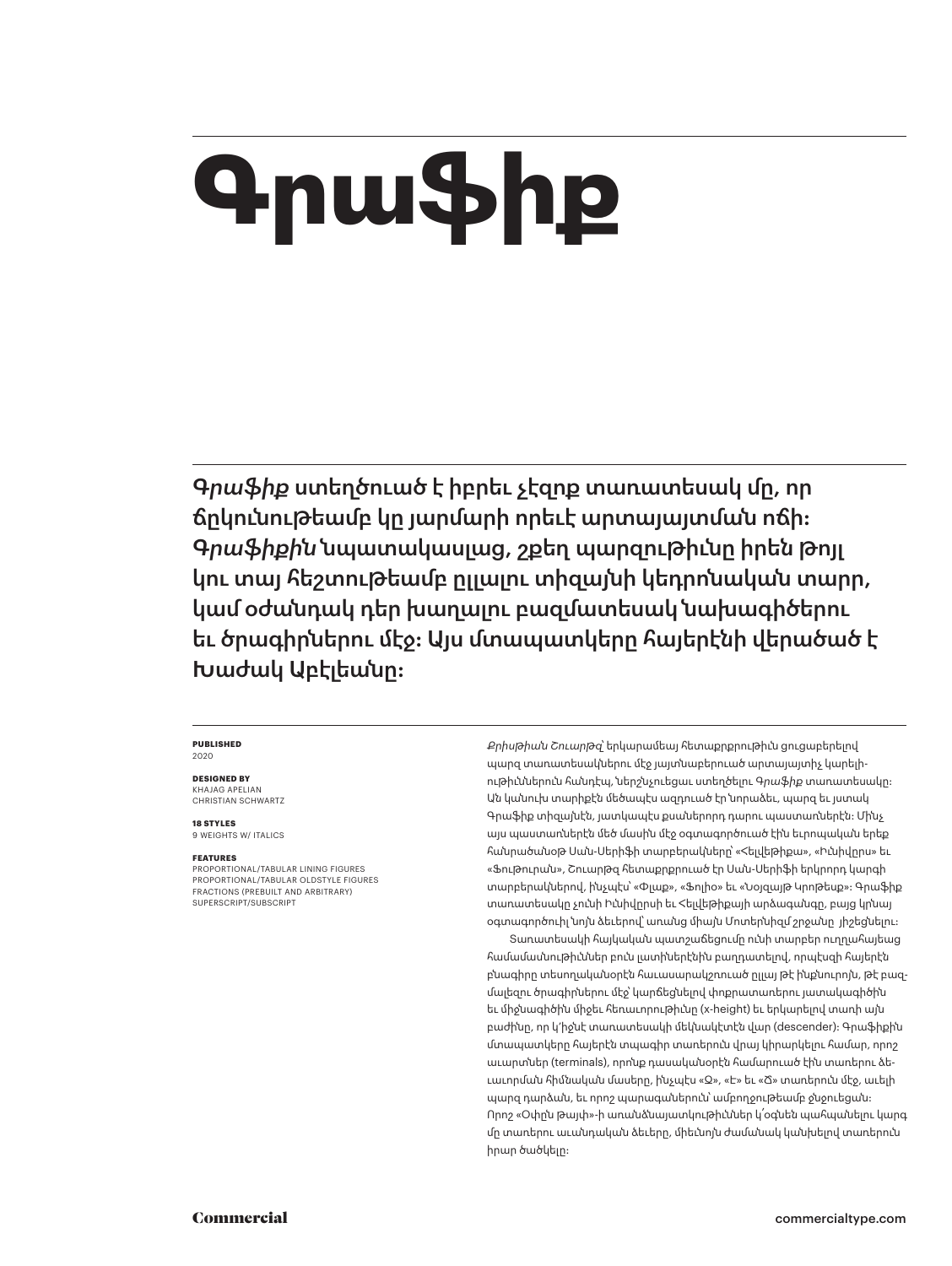Graphik Armenian Thin *Graphik Armenian Thin Italic* Graphik Armenian Extralight *Graphik Armenian Extralight Italic* Graphik Armenian Light *Graphik Armenian Light Italic* Graphik Armenian Regular *Graphik Armenian Regular Italic* Graphik Armenian Medium *Graphik Armenian Medium Italic* **Graphik Armenian Semibold** *Graphik Armenian Semibold Italic* **Graphik Armenian Bold** *Graphik Armenian Bold Italic* Graphik Armenian Black *Graphik Armenian Black Italic* Graphik Armenian Super *Graphik Armenian Super Italic*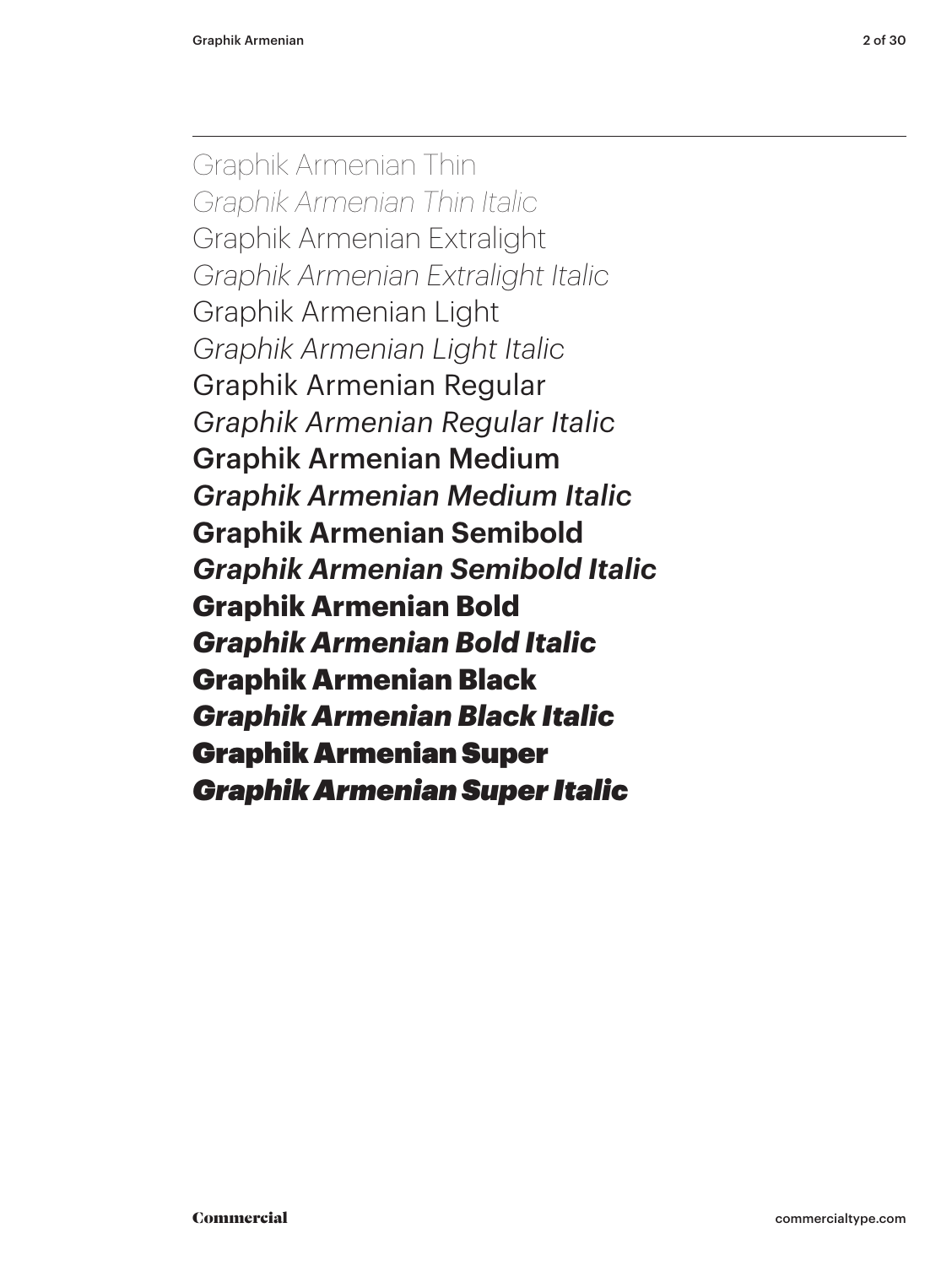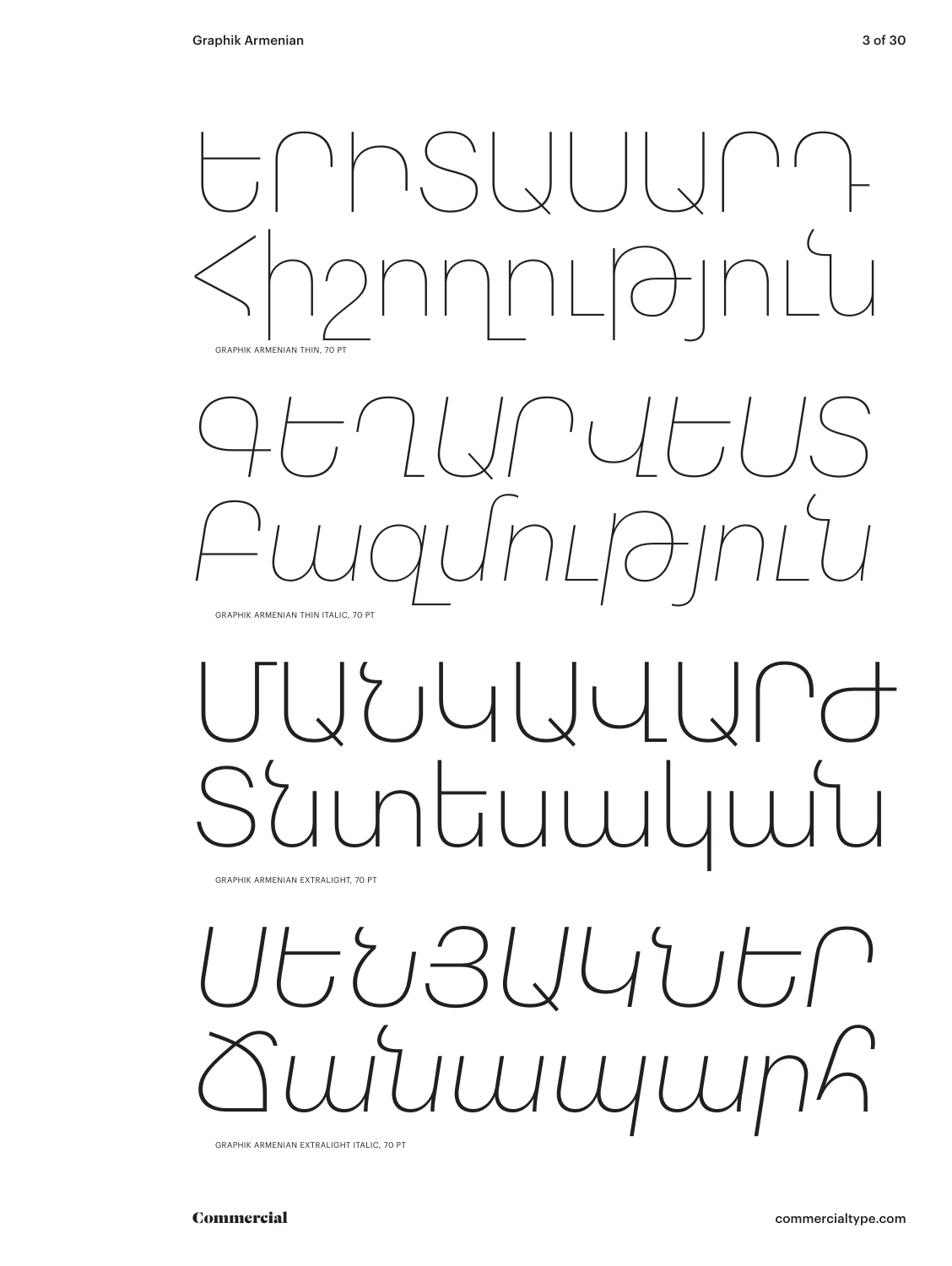# ՀԱՆԴԻՊՈՒՄ Զարմանքով GRAPHIK ARMENIAN LIGHT, 70 P

# *ԻՇԽԱՆՈՒՀԻ Պահանջներ*

GRAPHIK ARMENIAN LIGHT ITALIC, 70 PT

# ԴՈՂԴՈΩՈԻՆ **յտաթունդ** GRAPHIK ARMENIAN REGULAR, 70 PT

# *ՇՆՈՐՀԱԿԱԼ Աշխատանք*

GRAPHIK ARMENIAN REGULAR ITALIC, 70 PT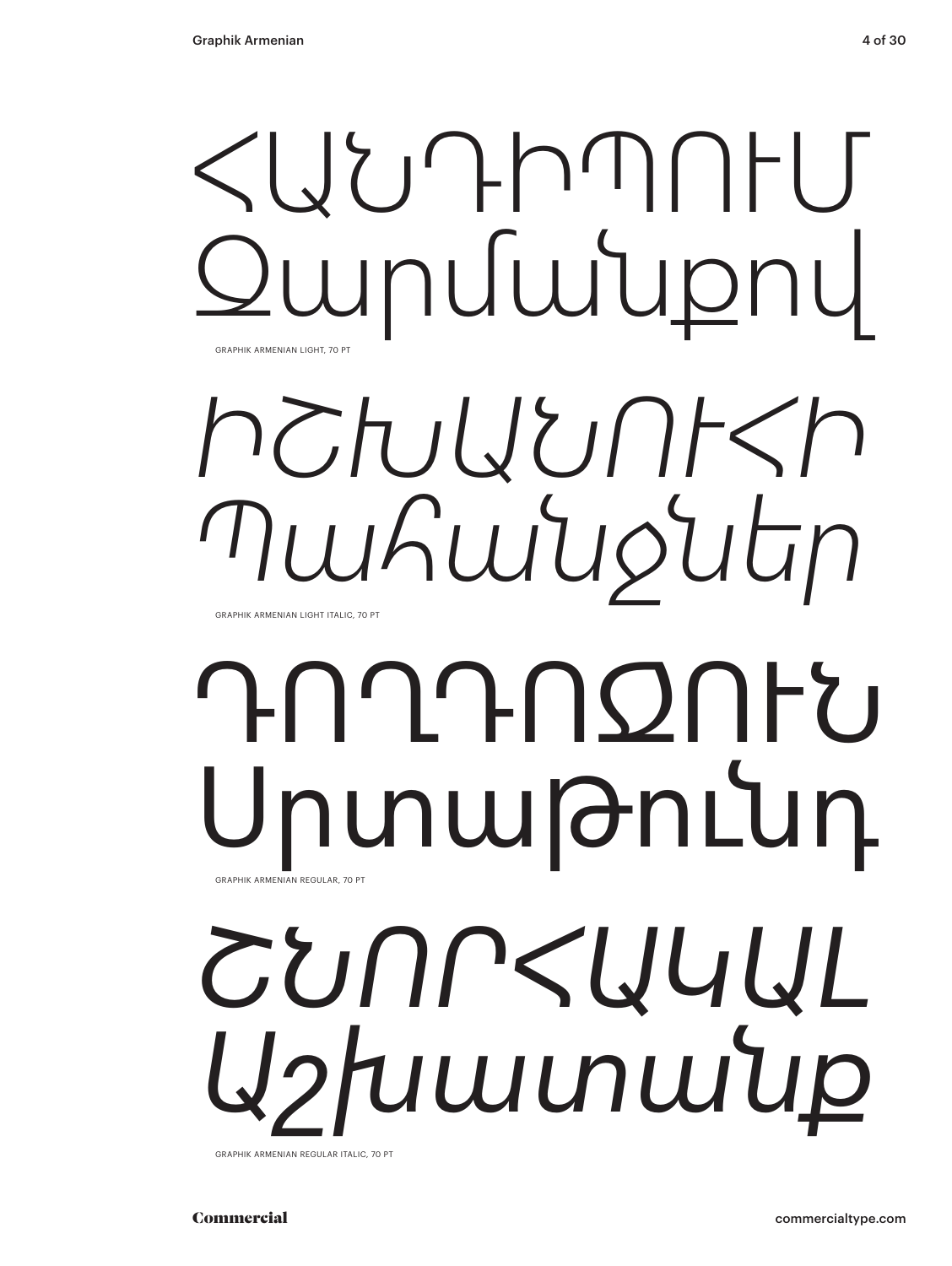# ՊԱՆԴՈՒԽՏ Բարձրացիր *ՀԱՌԱՉԱՆՔ* GRAPHIK ARMENIAN MEDIUM, 70 P

*Վարժարան* GRAPHIK ARMENIAN MEDIUM ITALIC, 70 PT

# **ՄԻՋԱՎԱՅՐ Ծաղկաբաց** GRAPHIK ARMENIAN SEMIBOLD, 70 PT

*ԴՊՐՈՑՆԵՐ Ակռաներով* GRAPHIK ARMENIAN SEMIBOLD ITALIC, 70 PT [ALTERNATE t]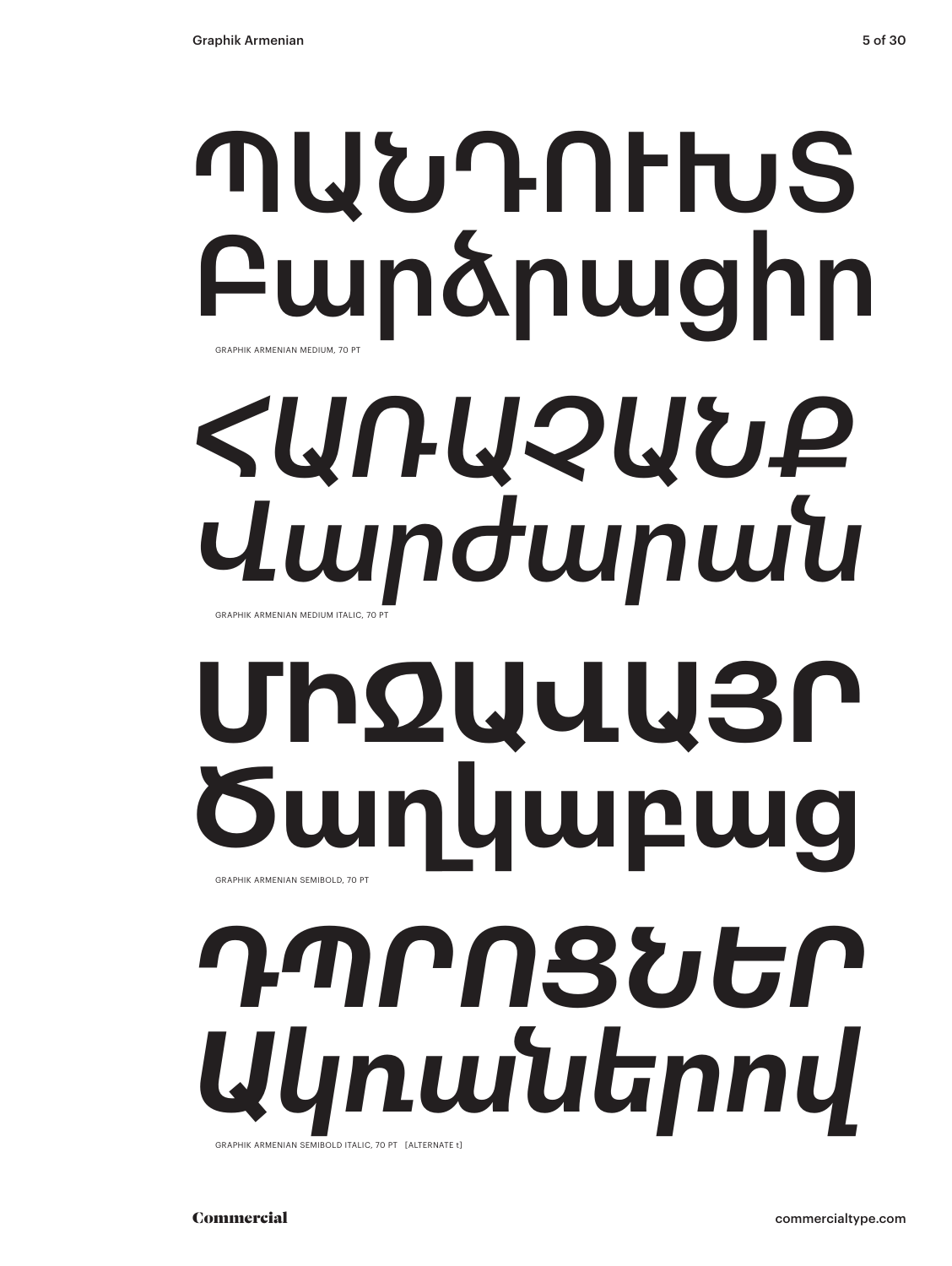## **ԿԵՆՍԱԿԱՆ Համարձակ** GRAPHIK ARMENIAN BOLD, 70 PT

## *ՇՈՇԱՓՈՒՄ Գինովներու* GRAPHIK ARMENIAN BOLD ITALIC, 70 PT

# ՀԵՐՈՍՆԵՐ luu GRAPHIK ARMENIAN BLACK, 70 PT

## *ՈՏՆԱՁԱՅՆ Մանուկներ* GRAPHIK ARMENIAN BLACK ITALIC, 70 PT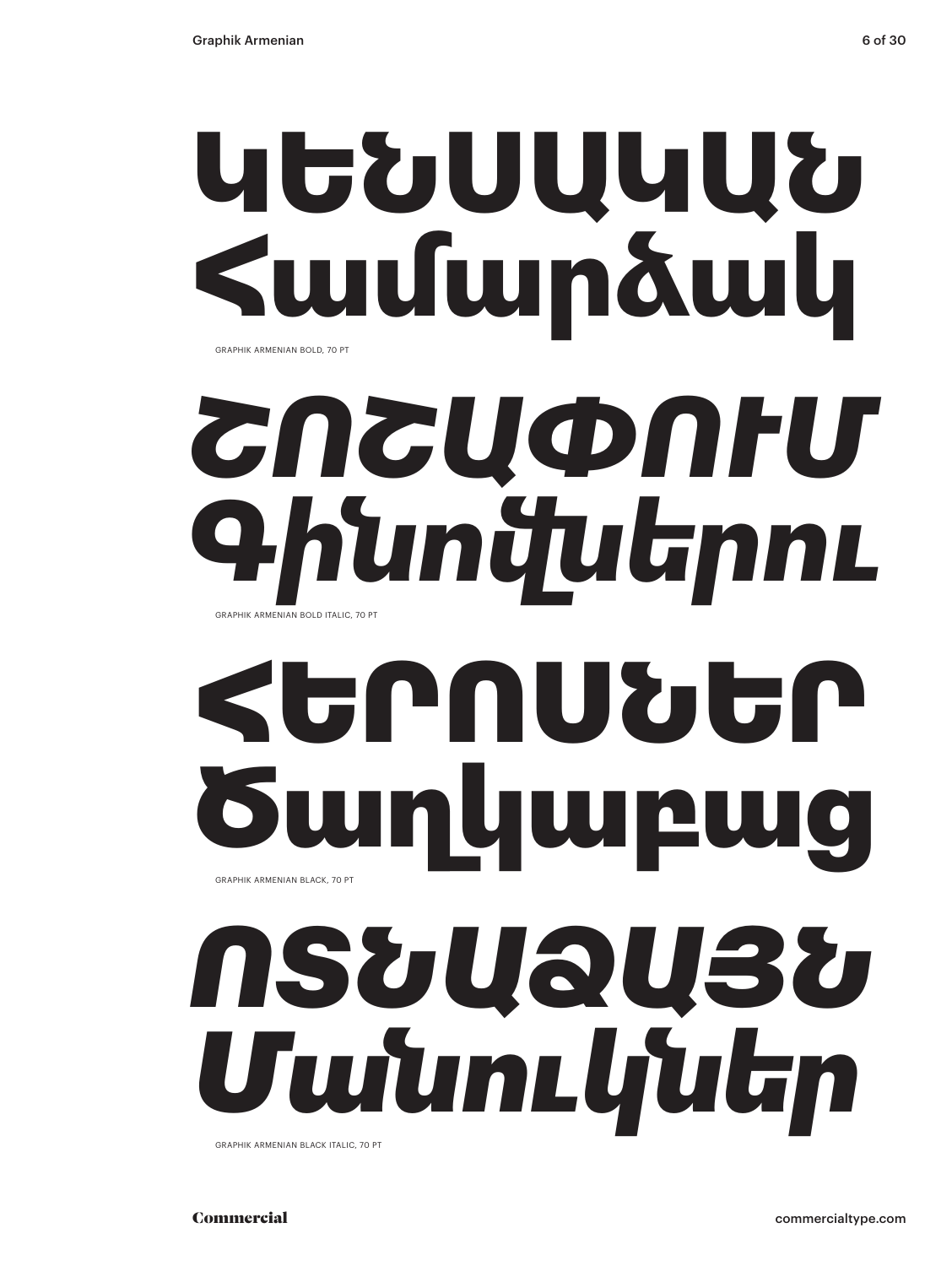# ՍԿԶԲՈՒՆՔ ովհետեւ GRAPHIK ARMENIAN SUPER, 70 PT

# *ԽԱՎԱՐԻՆ Ընդհանուր*

GRAPHIK ARMENIAN SUPER ITALIC, 70 PT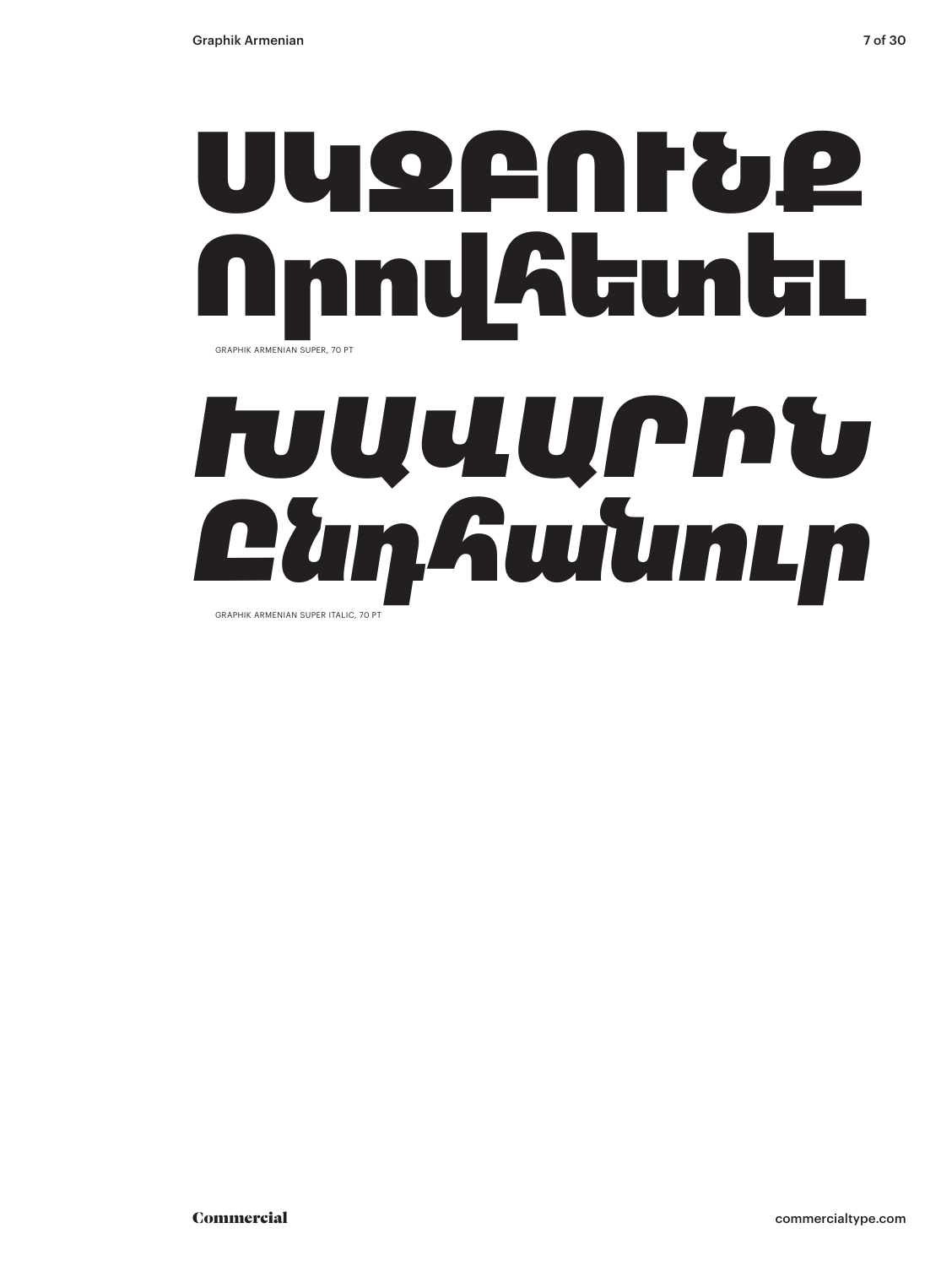Իրադարձությունները  $\mathcal{L} \cup \mathcal{L} \cup \mathcal{L} \cup \mathcal{L} \cup \mathcal{L} \cup \mathcal{L} \cup \mathcal{L} \cup \mathcal{L} \cup \mathcal{L} \cup \mathcal{L} \cup \mathcal{L} \cup \mathcal{L} \cup \mathcal{L} \cup \mathcal{L} \cup \mathcal{L} \cup \mathcal{L} \cup \mathcal{L} \cup \mathcal{L} \cup \mathcal{L} \cup \mathcal{L} \cup \mathcal{L} \cup \mathcal{L} \cup \mathcal{L} \cup \mathcal{L} \cup \mathcal{L} \cup \mathcal{L} \cup \mathcal{L} \cup \mathcal$ *Աշունը մի դեղնաթերթ* GRAPHIK ARMENIAN THIN, THIN ITALIC, 40

Շնորհակալութիւները  $\bigcap\bigcap\{x,y\} \subset \bigcup\{y\}$ *Աստվածատուր զարդ* GRAPHIK ARMENIAN EXTRALIGHT, EXTRALIGHT ITALIC, 40 PT

## Ավելի քան 260 բաժին ՍՈՎՈՐՈՒԹԻՒՆ ՉՈՒՆԻ *Փայփայիշ Շոշափում* GRAPHIK ARMENIAN LIGHT, LIGHT ITALIC, 40 P

Սիրեցի յարս տարան ՀԵՏԱՔՐՔՐՈՒԹԵԱՄԲ *Պատահականութիւն*

GRAPHIK ARMENIAN REGULAR, REGULAR ITALIC, 40 PT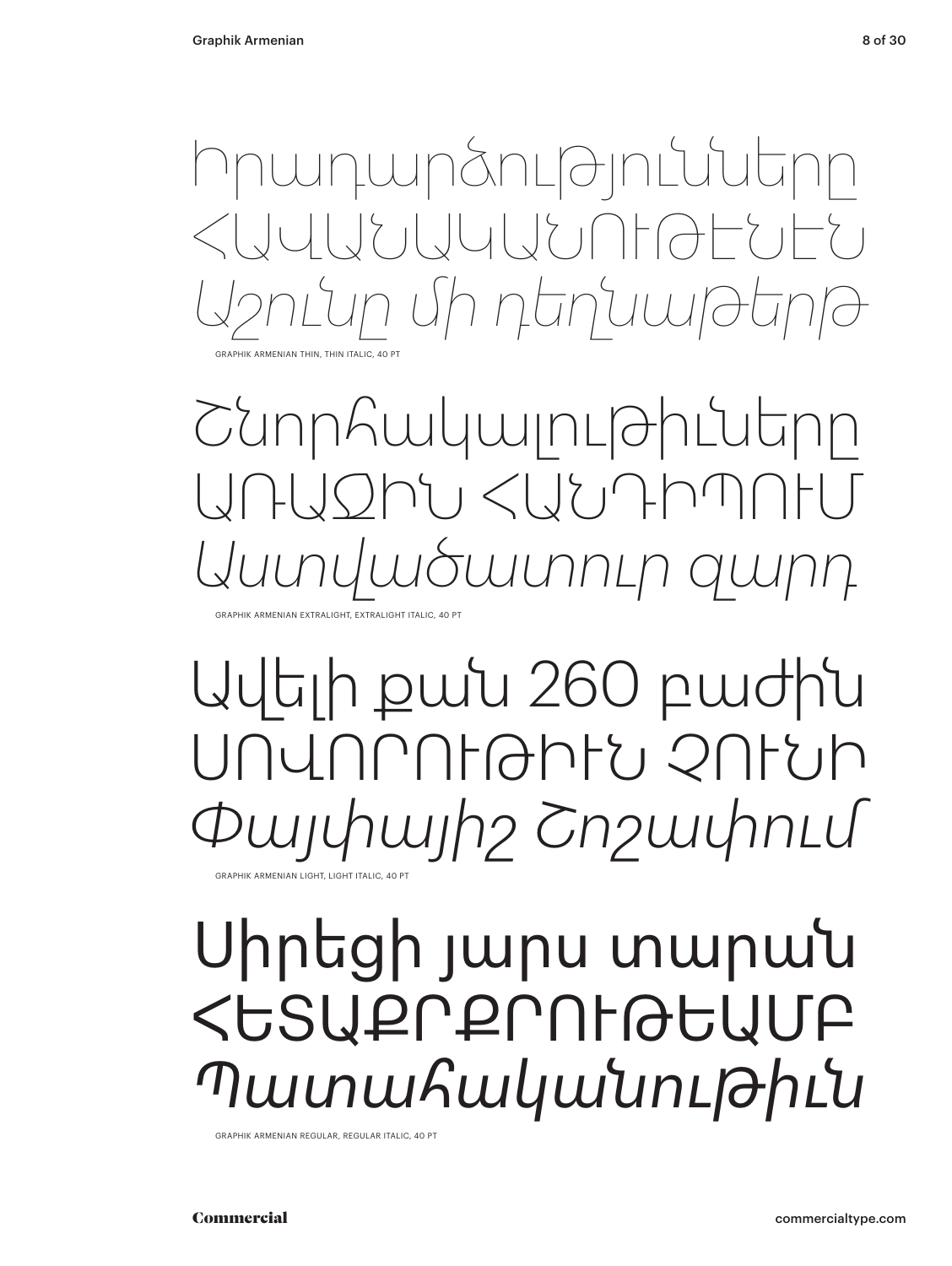## **HK ARMENIAN MEDIUM, MEDIUM ITAL** Որոշ փորձառութիւն ԾԵՐԱԿՈՒՏԱԿԱՆՆԵՐ *Սարսափելի թշնամի*

## **Քաղաքավարութիւն ԵՐԿՐԻԴ ՀԱՍԿԵՐԻՆ** *Ոսկեման ու ոսկեքող*

RAPHIK ARMENIAN SEMIBOLD, SEMIBOLD ITALIC, 40

## **Մի ջինջ գիշեր է եղել ՀԱՃԱԽՈՐԴՆԵՐՈՒՆ** *Մանրամասնութիւն*

GRAPHIK ARMENIAN BOLD, BOLD ITALIC, 40 PT

## Մոտ 191.720 բնակիչ ՀԻՒՐԸՆԿԱԼՈՒԹԻՒՆ *Քոնկրեսականներու*

GRAPHIK ARMENIAN BLACK, BLACK ITALIC, 40 PT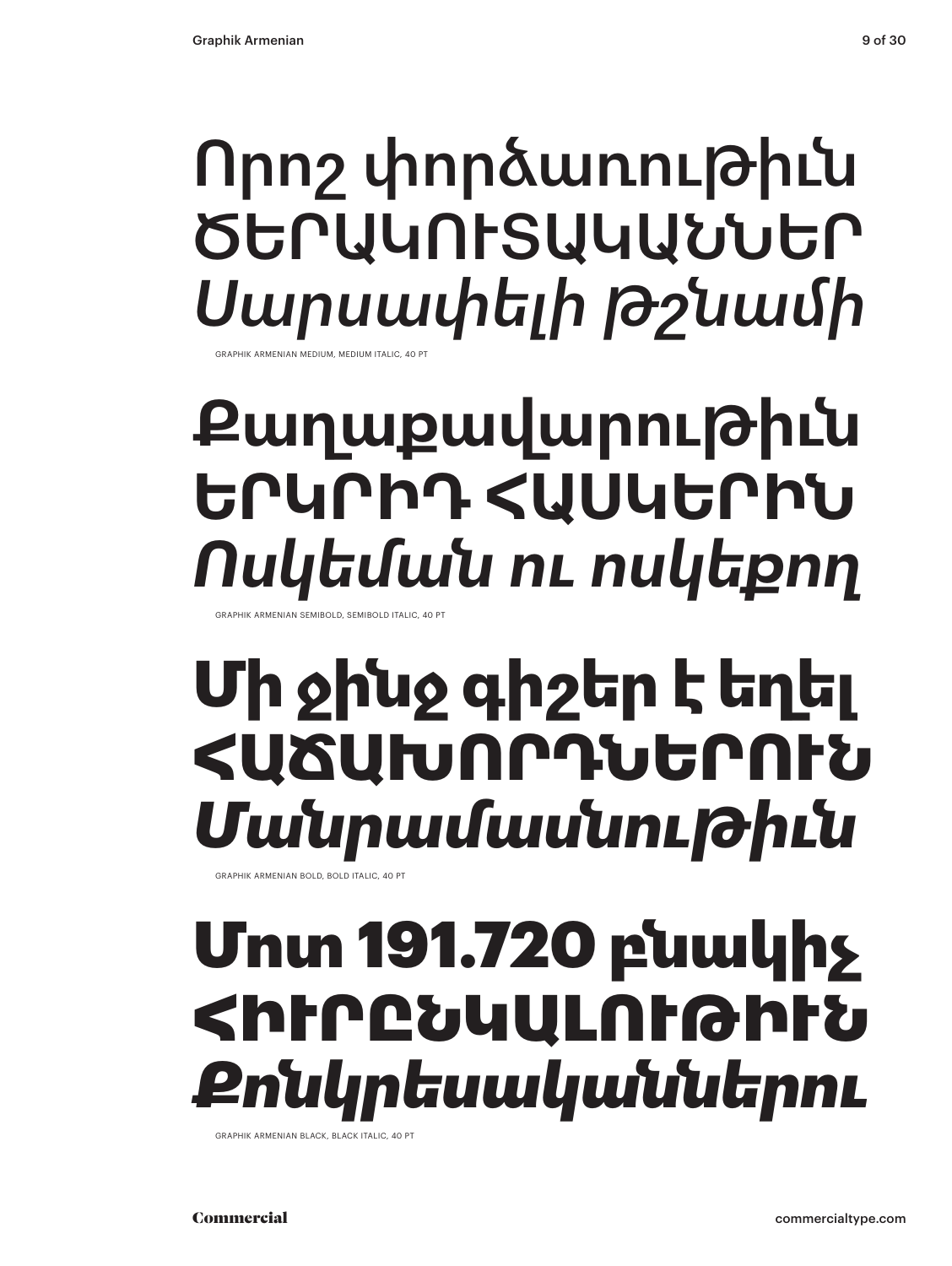## Խայտառակուեցաւ *ԲԱՐՏԻՆԵՐԻ ԵՐԳԸ Ատենաբանութեան*

GRAPHIK ARMENIAN SUPER ITALIC, 40 PT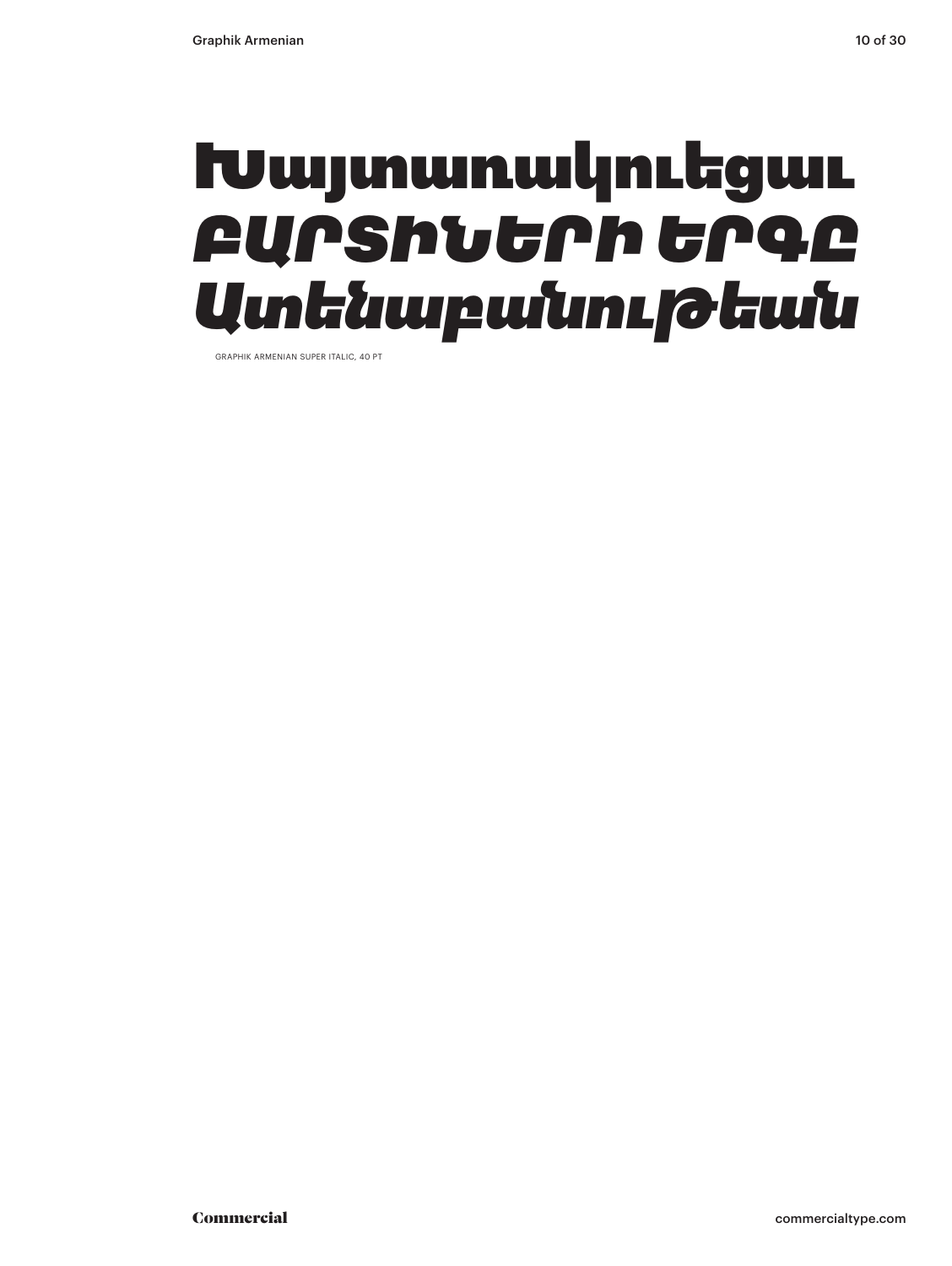Ողջո՜յն քեզ հասկերի՜ իմաստութիւն ՀԻԱՑՄԱՆ ԳԼԽԱՒՈՐ ԴՐԴԱՊԱՏՃԱՌ *Թիւ 275 բանաձեւին համահեղինակ*

GRAPHIK ARMENIAN THIN, THIN ITALIC, 25 PT

Կարգադրիչ յանձնախումբեր եկան ՎԵՐԱԴԱՍԱՒՈՐՈՒՄ ՊԻՏԻ ԿԱՏԱՐԵՍ *Ու՞ր կը գործէ փառասիրութիւնները* GRAPHIK ARMENIAN EXTRALIGHT, EXTRALIGHT ITALIC, 25 PT

Տարածքը ունի 21.365 բնակչութիւն ՀԵԳՆՈՒԹԵԱՄԲ ՍՐԱՄՏՈՒԹԻՒՆՆԵՐ *Մեր հասարակական շարժման մէջ* GRAPHIK ARMENIAN LIGHT, LIGHT ITALIC, 25 PT

Հասուն անձի մը մտածելակերպին ՄԱՆՐԱԿՐԿԻՏ ՄԵԿՆՈՒԹՅՈՒՆՆԵՐ *118–109 արդիւնքով պարտութեան*

GRAPHIK ARMENIAN REGULAR, REGULAR ITALIC, 25 PT [ALTERNATE t]

Մտքովս կ՚ամբողջացնեմ զանոնք ՅԵՏՈՅ... ԼՐΩՈԻԹԵԱՄԲ ԱԻԵԼՑՈԻՑ *ֆրանսացի Ռոպեսփիերը, Լենինը*

GRAPHIK ARMENIAN MEDIUM, MEDIUM ITALIC, 25 PT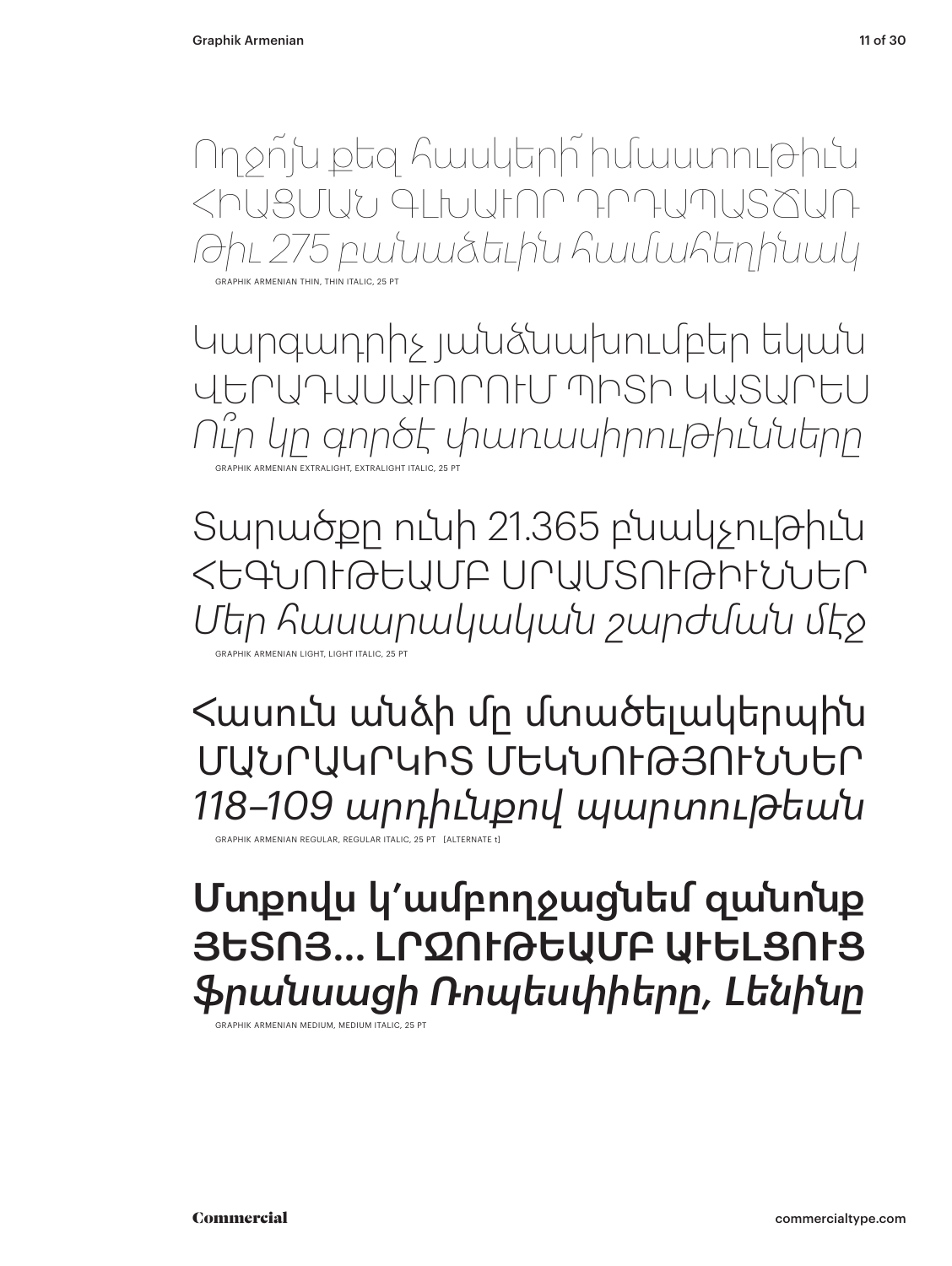**40 անակնկալներով աշխատանք ՄԵԾ ԵՂԲԱՅՐԸ ՀԵՏԵՎՈՒՄ Է ՔԵԶ** *Մարդկութեան յառաջընթացը չէ*

GRAPHIK ARMENIAN SEMIBOLD, SEMIBOLD ITALIC, 25 PT

**Տեղի ունեցած ողբերգութիւններ ԻՆՔՆԱԿԱՏԱՐԵԼԱԳՈՐԾՈՒԹԻՒՆ** *Բանաձեւին համահեղինակներն*

GRAPHIK ARMENIAN BOLD, BOLD ITALIC, 25 PT

## Մարդկայնական իմաստութիւնը ՁՈՒԿ 20 ՓԵՏՐՈՒԱՐԷՆ 20 ՄԱՐՏ *Մեր օրերուն յատուկ երեւոյթ 15%*

GRAPHIK ARMENIAN BLACK, BLACK ITALIC, 25 PT

## Ու վստահութեամբ սկսայ նայիլ ԼՐԱՏՈՒԱՄԻՋՈՑՆԵՐՈՒ ԿՈՂՄԷ *Իմաստութեամբ դիմագրաւելու*

GRAPHIK ARMENIAN SUPER, SUPER ITALIC, 25 PT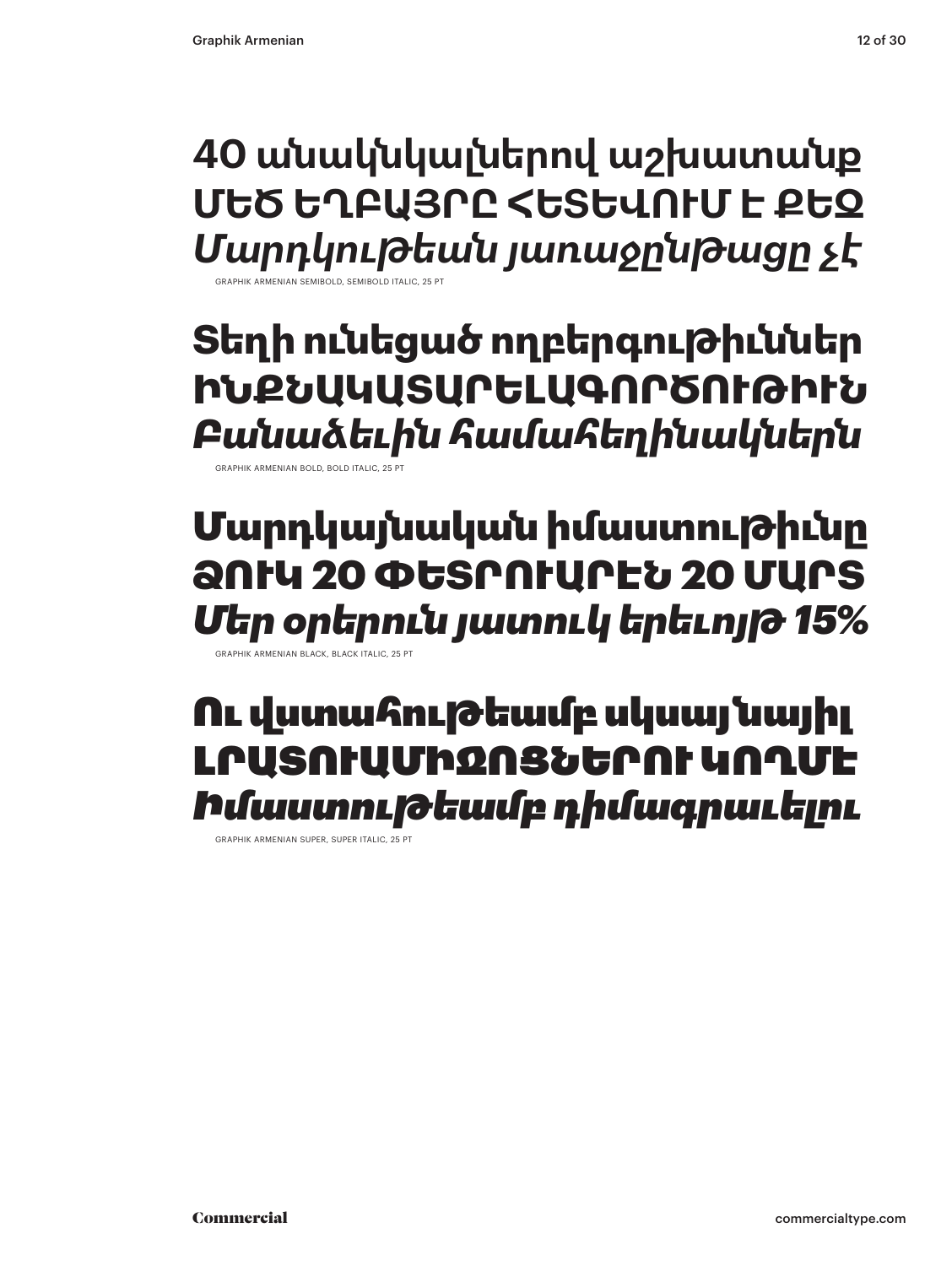ՃԱՏՐԱԿ. «ԱՅՐՈՖԼՈԹ-ՕՓԸՆ» 2020–Ի ՄՐՑԱՇԱՐՔ Փառասիրութիւններ եւ յուսաբեկութիւններ տուին *ՊԱՐՍԻԿ ԲԱՆԱՍՏԵՂԾ, ԻՐԱՎԱԲԱՆ, ԱՍՏՎԱԾԱԲԱՆ Բանբասանքը արգիլուած է, ընդհատեց ժպտալով* GRAPHIK ARMENIAN THIN, THIN ITALIC, 18 PT

ԱՌԱՋԻՆ ՀԱՆԳՐՈՒԱՆԻ ՄՐՑՈՒՄԻ ԱՐԴԻՒՆՔՆԵՐԸ Երբ երիտասարդութիւնը կ՛առաջարկէ նոր միտք *143–112 ԱՐԴԻՒՆՔՈՎ ԾԱՆՐ ՊԱՐՏՈՒԹԵԱՆ ՄԱՏՆԵՑ Եւրոմիութեան նկատմամբ քաղաքականութիւնը* GRAPHIK ARMENIAN EXTRALIGHT, EXTRALIGHT ITALIC, 18 PT

ԿՐՆԱ՞Ս ԳԻՏՆԱԼ ԹԷ ԿԱՏՈՒՆ Ո՛Ր ՃԱՄԲԱՆ Կ'ԱՌՆԷ Հոնական վտանգը մնաց մինչեւ Աթթիլայի մահը *19:17 ՄՏՆԵԼ ԿԱՂԱՊԱՐՈՒԱԾ ՄՏԱԾԵԼԱԿԵՐՊԵՐՈՒ Արեւելյան և արեւմտյան մասերի 186 թվականին*

GRAPHIK ARMENIAN LIGHT, LIGHT ITALIC, 18 PT

ԱՄԵՐԻԿՅԱՆ ՃԱՐՏԱՐԱՊԵՏՈՒԹՅՈՒՆ 1720–1780 Մինչեւ 6 մեթր ժամական 50 քմ արագութեամբ *ԶԳԱՑԱԿԱՆ, ԱՇԽԱՏԱՆՔԱՅԻՆ ԹԷ ԸՆՏԱՆԵԿԱՆ Ռումինիայի ընդհանուր տարածքը: 294.967 ք 2* GRAPHIK ARMENIAN REGULAR, REGULAR ITALIC, 18 PT

ԸՆԴԳՐԿՈՒՄ Է 2073 ԿՐՈՆԱՓԻԼԻՍՈՓԱՅԱԿԱՆ Նավասարդ Հայկական տոմարի առաջին ամիս *900 ԱԹՈՌ ՈՒՆԵՑՈՂ ՇԱՐԺԱՊԱՏԿԵՐԻ ՍՐԱՀԸ «Անունը տո՛ւր, տեղը գցի», ասաց Մելքոն աղան*

GRAPHIK ARMENIAN MEDIUM, MEDIUM ITALIC, 18 PT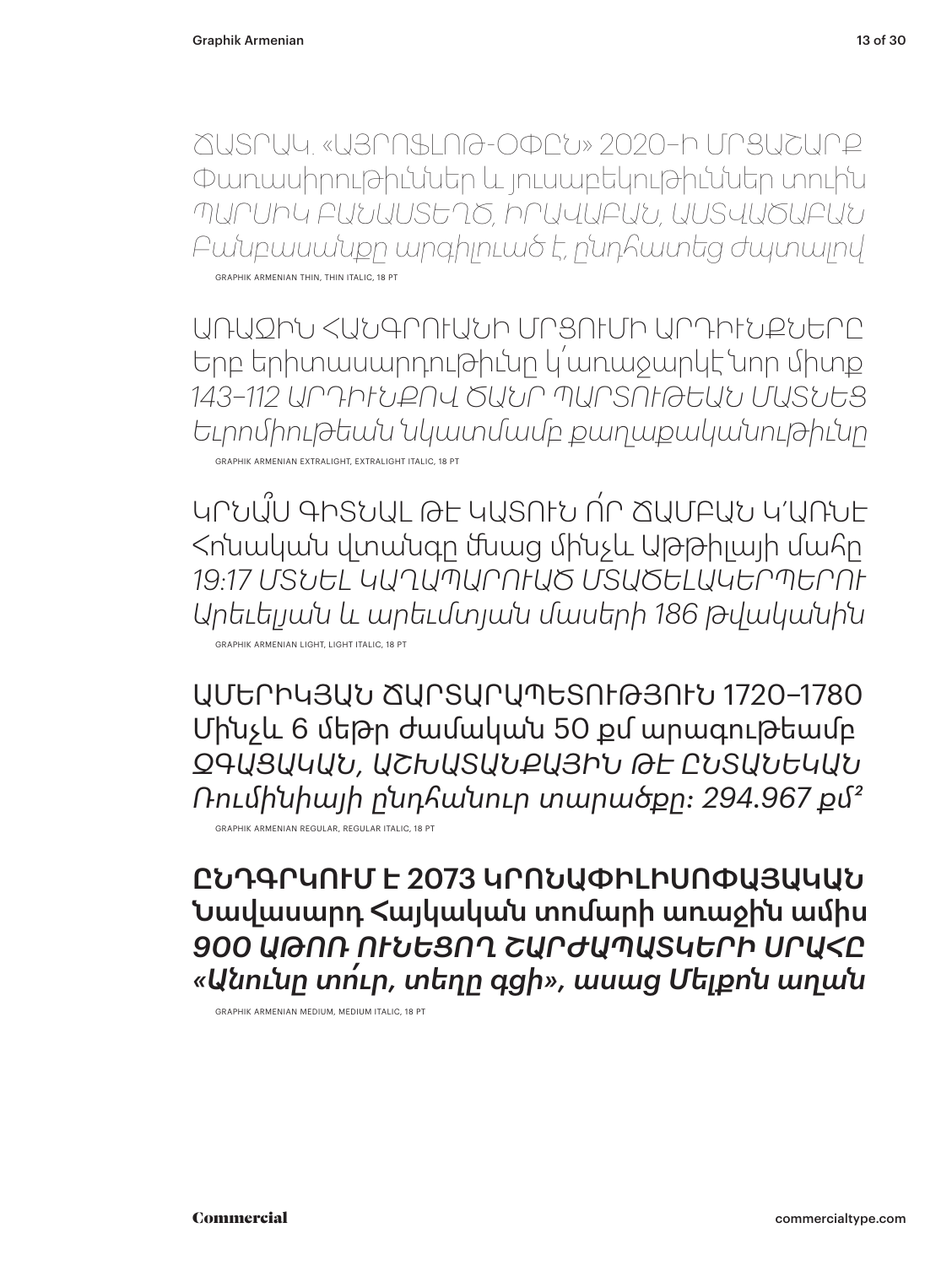**ԱՍՏՎԱԾԱՅԻՆ ԱՂԲՅՈՒՐՆԵՐՈՒՆ ՀՍՏԱԿԱՀՈՍ Բնակչությունը կազմում է ավելի քան 1,271,100** *1957–1967 ԹԹ. ԹԵՀՐԱՆՈՒՄ ՀՐԱՏԱՐԱԿՎԵԼ Է Որուն մայրն օր �' հիշե՛, որդյա՛կ— դեռ գառնուկ*

GRAPHIK ARMENIAN SEMIBOLD, SEMIBOLD ITALIC, 18 PT

**ՏԱՆՈՒՄ ԵՆՔ ՀԸՆՈՒՑ ՄԵՐ ԳԱՆՁԵՐՆ ԱՆԳԻՆ Ուրիշ շատ նկարներ կային այդ գետնահարկը** *ՎԱՅՐԿՅԱՆ ՄԸՆ ԱԼ ԿԿԵՆԱՄ ԿԱՊԻԿԻՆ ՄՈՏ Ներկայ գտնուեցան Հայ ներկայացուցիչները*

GRAPHIK ARMENIAN BOLD, BOLD ITALIC, 18 PT

3 ՄԱՐՏ 1930-ԻՆ ՀԻՄՆՈՒԱԾ ՀԱՅ ՃԵՄԱՐԱՆԸ Երեւանի Համալսարանի Հրատարակչութիւն *ԴՈՒՆ ԱԼ ԵՐԲԵՔ ՉԵՍ ԿՐՆԱՐ ԱՊԱՑՈՒՑԱՆԵԼ Պեշիկթաշլյանի երգած ձյունաթույր թաթիկ*

ԲԱՐԵԿԵՆԴԱՆ ՏՈՆԸ ԽՈՐ ԱՐՄԱՏՆԵՐ ՈՒՆԻ Ծնվել է 1863թ. հոկտեմբերի 21-ին Կ. Պոլսում *ԲԱՆՋԱՐԱՆՈՑՆԵՐՈՒ ԱՒԱԶԱՆՆԵՐՈՒՆ ՄԷՋ Կասսիոդորուսի (վ. 585) և Բոետիոսի (վ. 525)*

GRAPHIK ARMENIAN SUPER, SUPER ITALIC, 18 PT

GRAPHIK ARMENIAN BLACK, BLACK ITALIC, 18 PT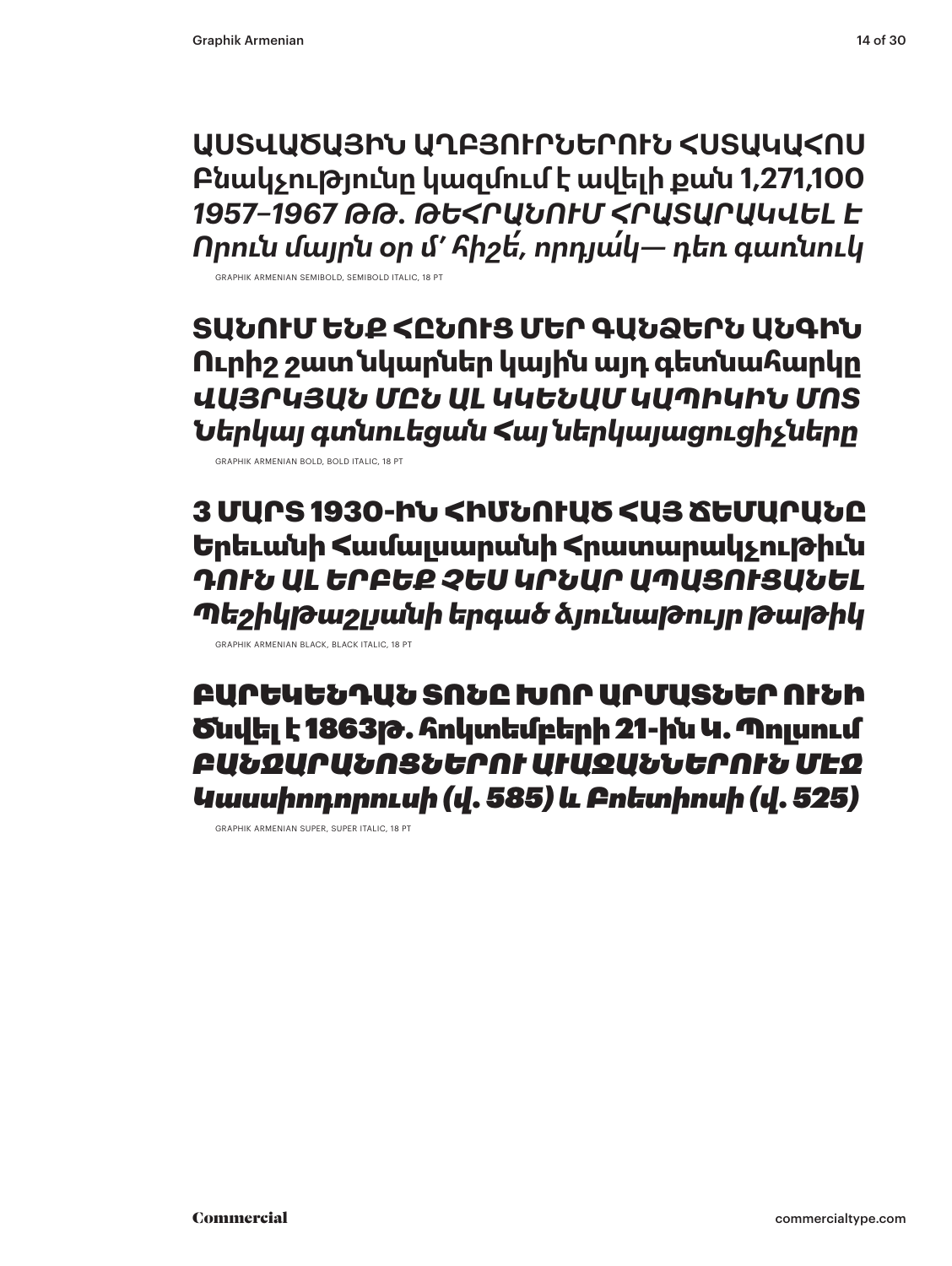Խեցին ձայները կը ճոխացնէ ինչպէս կիթառի մը ներսի բաժինը 1414 ԹՈՒԱԿԱՆԻՆ ԱՆ ԻՐ ՃԱՄԲՈՐԴՈՒԹԻՒՆՆԵՐԷՆ ՎԵՐԱԴԱՐՁԱՒ *Փետրուարեան այժմէական ուղերձներու 99-ամեակին առիթով* GRAPHIK ARMENIAN THIN, THIN ITALIC, 14 PT

Սօս Սարգսեանի անուան Համազգայինի պետական Թատրոն ՄՐՑՈՒՄԻԴ ՃԱՄԲԱՆ ԲԱՀՈՎ ՓՈՐԷ` ՍՏԵՂԾԵԼՈՎ ՑՑՈՒԱԾՔՆԵՐ *Սուլթան Համիտի անձնական գանձերուն Հայ վերակացուները* GRAPHIK ARMENIAN EXTRALIGHT, EXTRALIGHT ITALIC, 14 PT

Այսօր նոր ուսումնասիրութիւն մը կատարելու փափաք ունինք ՇՐԹՈՒՆՔՆԵՐՍ ԶՔԵԶ ՃԱՆՉՑԱՆ՝ ԻՆՉՊԵՍ ՀԱՄԲՈՒՅՐ ՄԸ ՀԻՆ *«Լոնտոնի մեծ հրդեհ» անունով ճանչցուած հսկայական հրդեհ* GRAPHIK ARMENIAN LIGHT, LIGHT ITALIC, 14 PT

Օձին լեզուն անոր կարելիութիւնը կու տայ իր որսերը գտնալ ՔՈՔՕ ԱՆՈՒՆՈՎ ԿՈՐԻԼԼԱ ՄԸ ԿՐՑԱԾ ԷՐ ՍՈՐՎԻԼ ԱՆԳԼԵՐԷՆ *2000 անձեր հրաւիրուած են` համտեսելու այդ հոթ-տոկները* GRAPHIK ARMENIAN REGULAR, REGULAR ITALIC, 14 PT

1915–1923: Հայերի փրկութեան գործը մերձաւոր արեւելքում ԱՅՍ ՁԵՒՈՎ ԱՆ ՎԵՐՋ ԴՐԱԻ 115 ՏԱՐՈՒԱՆ ՏԻՐԱՊԵՏՈՒԹԵԱՆ *Մագլցիլ բարձր արհեստական պատ մը, 26 երկվայրկեանէն* GRAPHIK ARMENIAN MEDIUM, MEDIUM ITALIC, 14 PT

**Մագլցիլ բարձր արհեստական պատ մը, 26 երկվայրկեանէն ՊԱՏՄՈՒԹԻՒՆԸ ՏԱՐՕՐԻՆԱԿ ՁԵՒԵՐ ՈՒՆԻ ՎՐԷԺ ԼՈՒԾԵԼՈՒ** *Ան աճուրդի մը ընթացքին վաճառուած է 1,8 միլիոն տոլարի* GRAPHIK ARMENIAN SEMIBOLD, SEMIBOLD ITALIC, 14 PT

**Մեքսիքացի նշանաւոր արուեստագիտուհի Ֆրիտա Քալոյի ԵՐԵԽԱՅ ՄԸ ՕՐԱԿԱՆ ԱՒԵԼԻ ՔԱՆ 300 ԱՆԳԱՄ ԿԸ ԽՆԴԱՅ** *Կարգ մը թիթեռնիկներ կը խմեն կրիաներուն արցունքները* GRAPHIK ARMENIAN BOLD, BOLD ITALIC, 14 PT [ALTERNATE t]

Արդեօ՞ք չորս դոյլ ջուրը բաւարար է 50 դոյլ աւազին համար ՏԱՐԱԾԱՇՐՋԱՆԱՅԻՆ ՄԱԿԱՐԴԱԿԻ ՎՐԱՅ ՏԱՐԻՆ ՍԿՍԱԻ *Անոնք 20 երկվայրկեան կ'անցընեն դիմանկարին դիտելով* 

GRAPHIK ARMENIAN BLACK, BLACK ITALIC, 14 PT

Միշտ պէտք է մտածել, որ պատմութիւնը մեզմով չի սկսիր ՏԵՂԵԿՈՒԹԻՒՆՈՎ ՓՈՐՁԷԻՆՔ ԼՍԵԼ ԺՈՂՈՎՈՒՐԴՆԵՐԸ *Պատմութիւնը ընդարձակ դաշտն է` ըմբոստութիւններու*

GRAPHIK ARMENIAN SUPER, SUPER ITALIC, 14 PT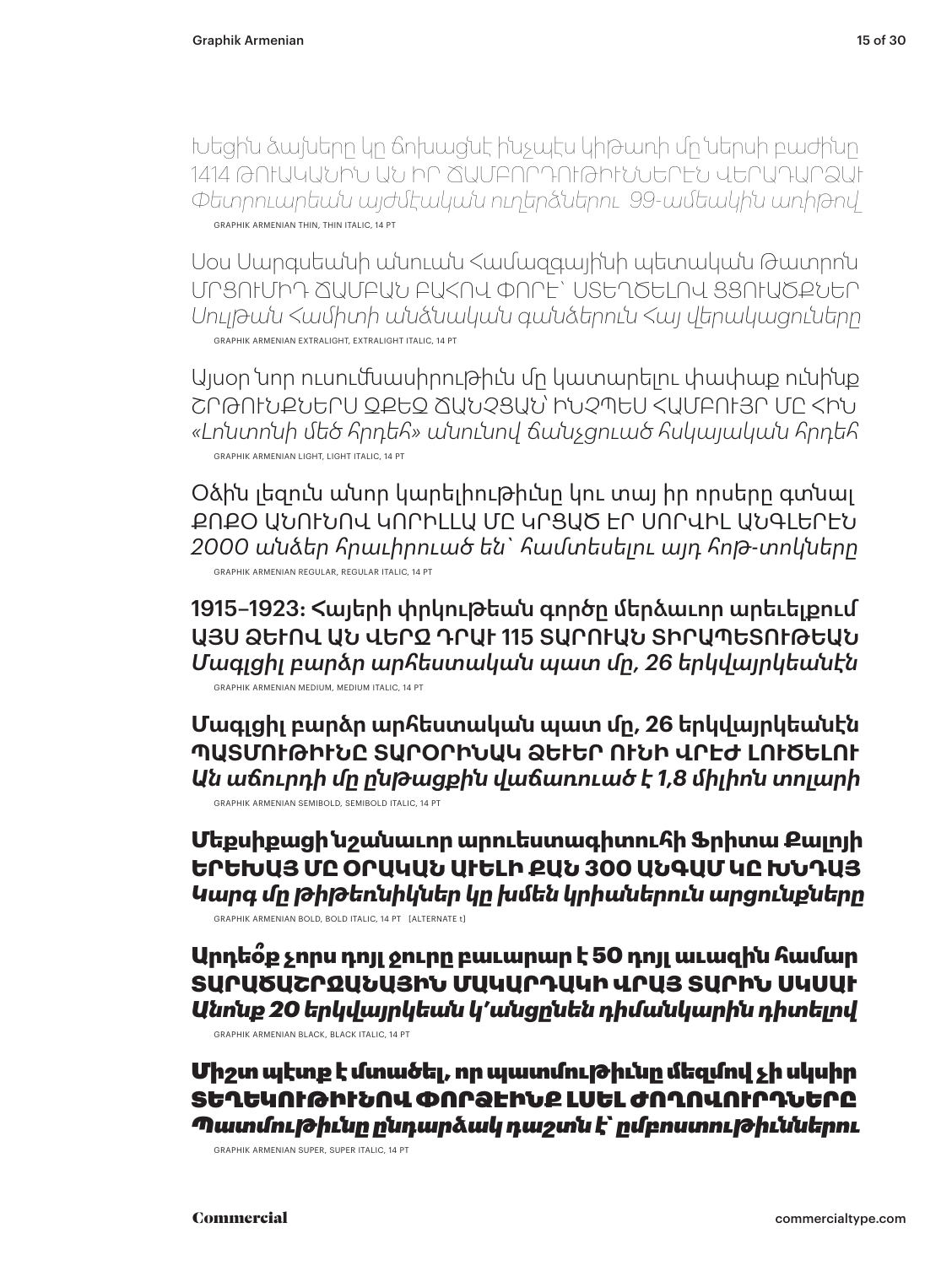## Խանդաղատանք ադրութեան գոհութիւններ րդարամտային **Հնդեվրոպական** Շնորհաւորական GRAPHIK ARMENIAN THIN, GRAPHIK ARMENIAN EXTRALIGHT, GRAPHIK ARMENIAN LIGHT, 50 PT GRAPHIK ARMENIAN REGUI AR GRAPHIK ARMENIAN MEDIUM, GRAPHIK ARMENIAN SEMIBOLD, **Արտաշնչումներ** GRAPHIK ARMENIAN BOLD, <u>սօղակներուն</u> GRAPHIK ARMENIAN BLACK, Գեղեցկութեան GRAPHIK ARMENIAN SUPER, 50 PT [ALTERNAT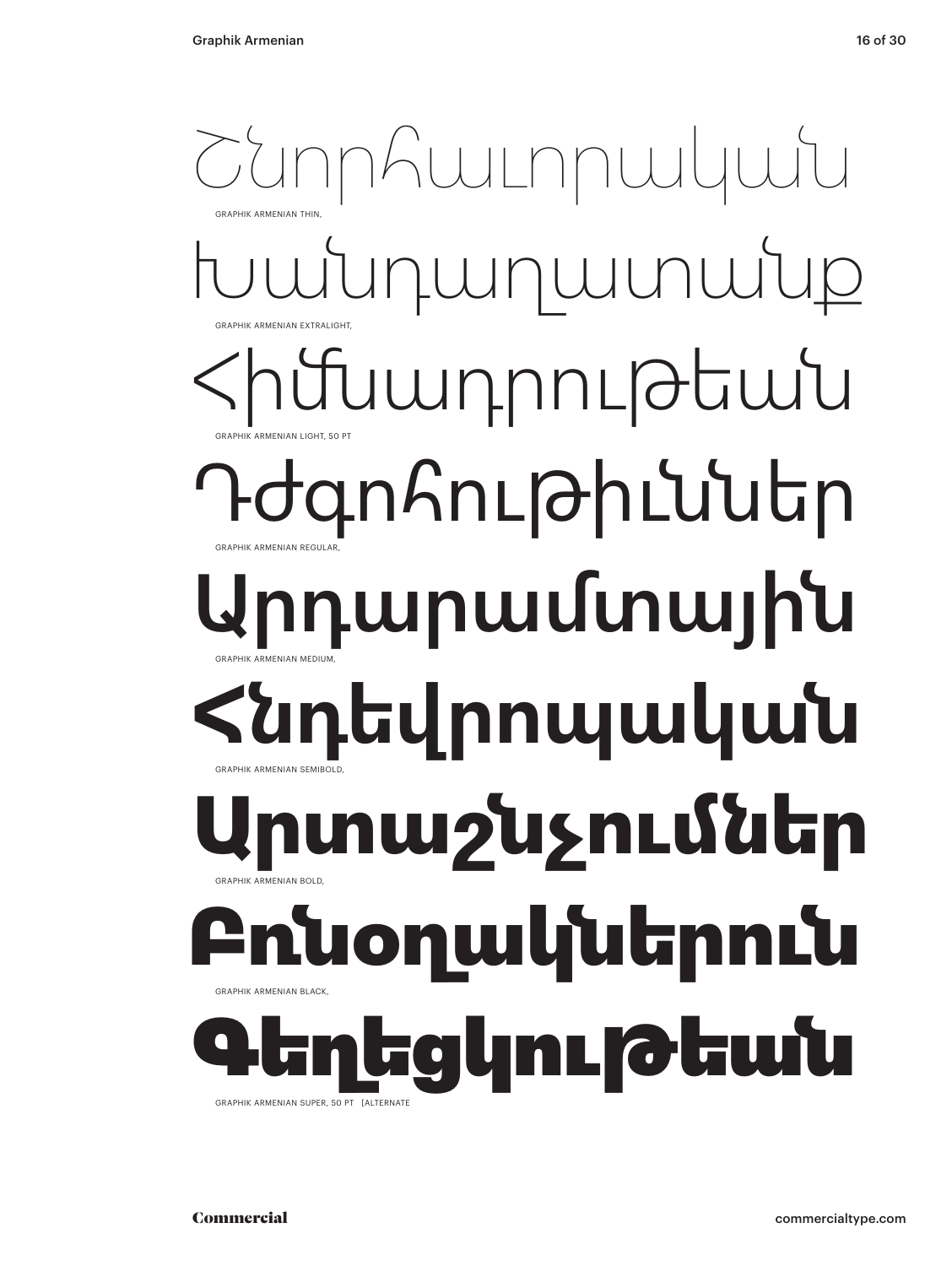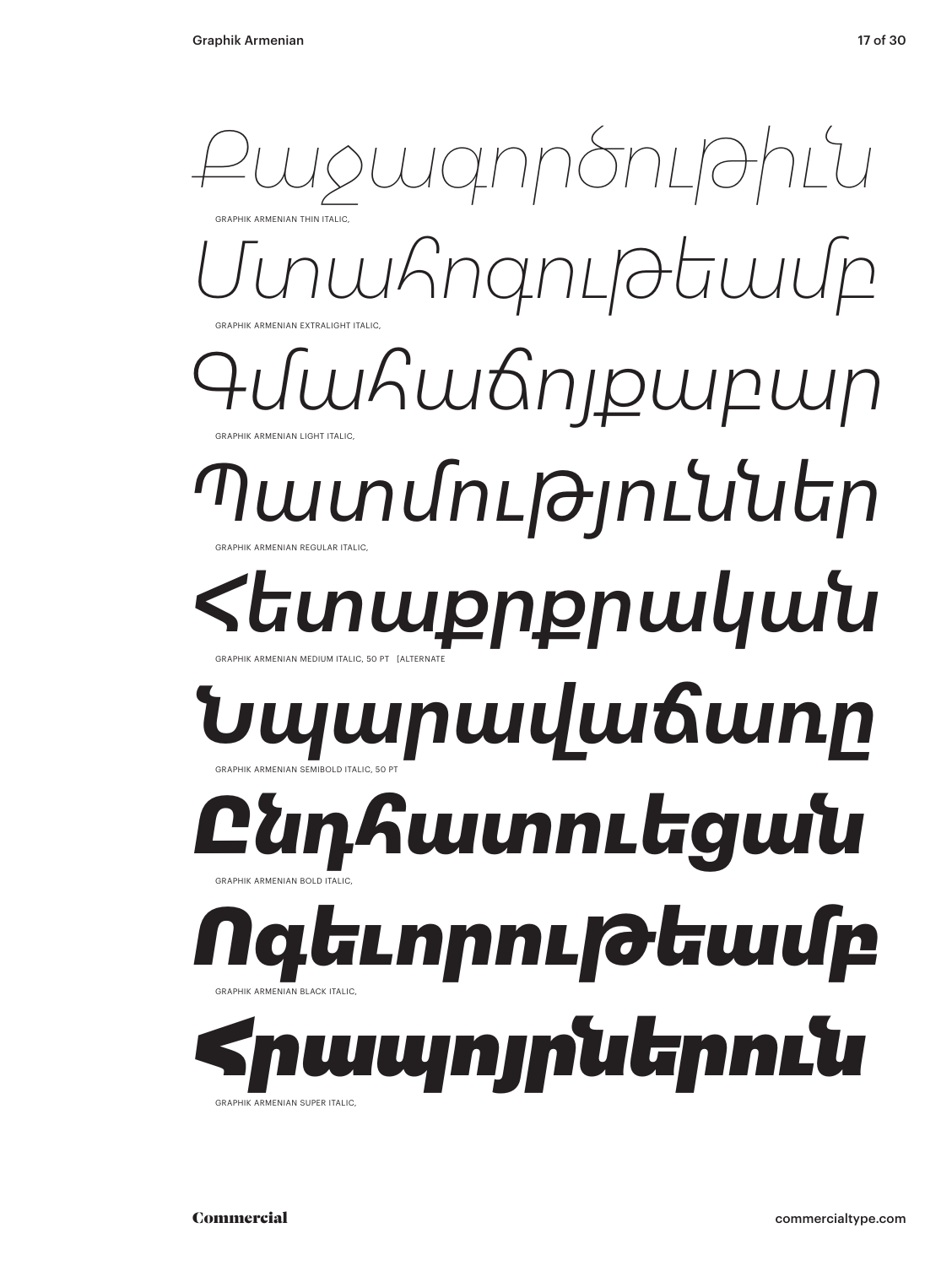GRAPHIK ARMENIAN LIGHT, LIGHT ITALIC, MEDIUM, 16/20 PT

LIGHT ALL CAPS LIGHT MEDIUM PROPORTIONAL LINING FIGURES LIGHT ITALIC MEDIUM PROPORTIONAL OLDSTYLE FIGURES ՀԻՆ ՅՈՅՆԵՐՈՒՆ ԵՒ ՀՌՈՄԷԱՑԻՆԵՐՈՒՆ ԺԱՄԱՆԱԿԱՇՐՋԱՆԻՆ, ՄԻՋԵՐԿՐԱԿԱՆ ԾՈՎԸ ԾՈՎԱՀԷՆՆԵՐՈՎ ԼԵՑՈՒՆ ԷՐ: Ապրանքներով լեցուն նաւերը յաճախ ծովահէններուն թիրախը կ՚ըլլային: Օրինակի համար, որոնք կը գողնան հիւսիսային Ափրիկէէն դէպի Հռոմ ուղղուող ցորենի բերքը: Ք. Ա. 75 թուականին, անոնք նոյնիսկ կ՚առեւանգեն պատանի Յուլիոս կայսրը: Անոնք վեց ամիս զայն բանտարկուած կը պահեն կղզիի մը վրայ։ 16-րդ և 17-րդ դարերը ծովահէններուն ամէնէն բարգաւաճ շրջանն էին: Քարայիպի եւ Անթիյներու կղզիներու շրջանը (Ամերիկա) անոնց նախասիրած «*խաղավայրը*» կը հանդիսանար: Եւրոպացիները տակաւին նոր գտած էին Ամերիկան: Քրայիպի շրջանին մէջ անգլիական, սպանական եւ ֆրանսական նաւերը մեծ քանակով ոսկի և արծաթ կը փոխադրէին: Այս նաւերուն վրայ յարձակելով` ծովահէնները մեծ հարստութիւններ ձեռք կը ձգեն: Այդ ժամանակաշրջանին Կրիայի կղզին (**այժմ հայիթիի մէջ**) ծովահէններու «մայրաքաղաքն» է: Գոյութիւն ունէին նաեւ կին ծովահէններ: Անոնք կը հագուէին տղամարդոց նման, կը կռուէին, շատ կը խմէին… Անոնք տղամարդոց նման դաժան էին: 19-րդ դարուն կին ծովահէն մրն էր Շինկ Շիհ, որ դարձաւ Չինաստանի ծովու ծովահէններուն հետը: Ան կ՛իշխէր 80.000 մարդոց և 1820 նաւերու վրայ որ դարձաւ Չինաստանի ծովու ծովահէններուն հետը: Ան կ՛իշխէր 80.000 մարդոց եւ 1800 նաւերու վրայ: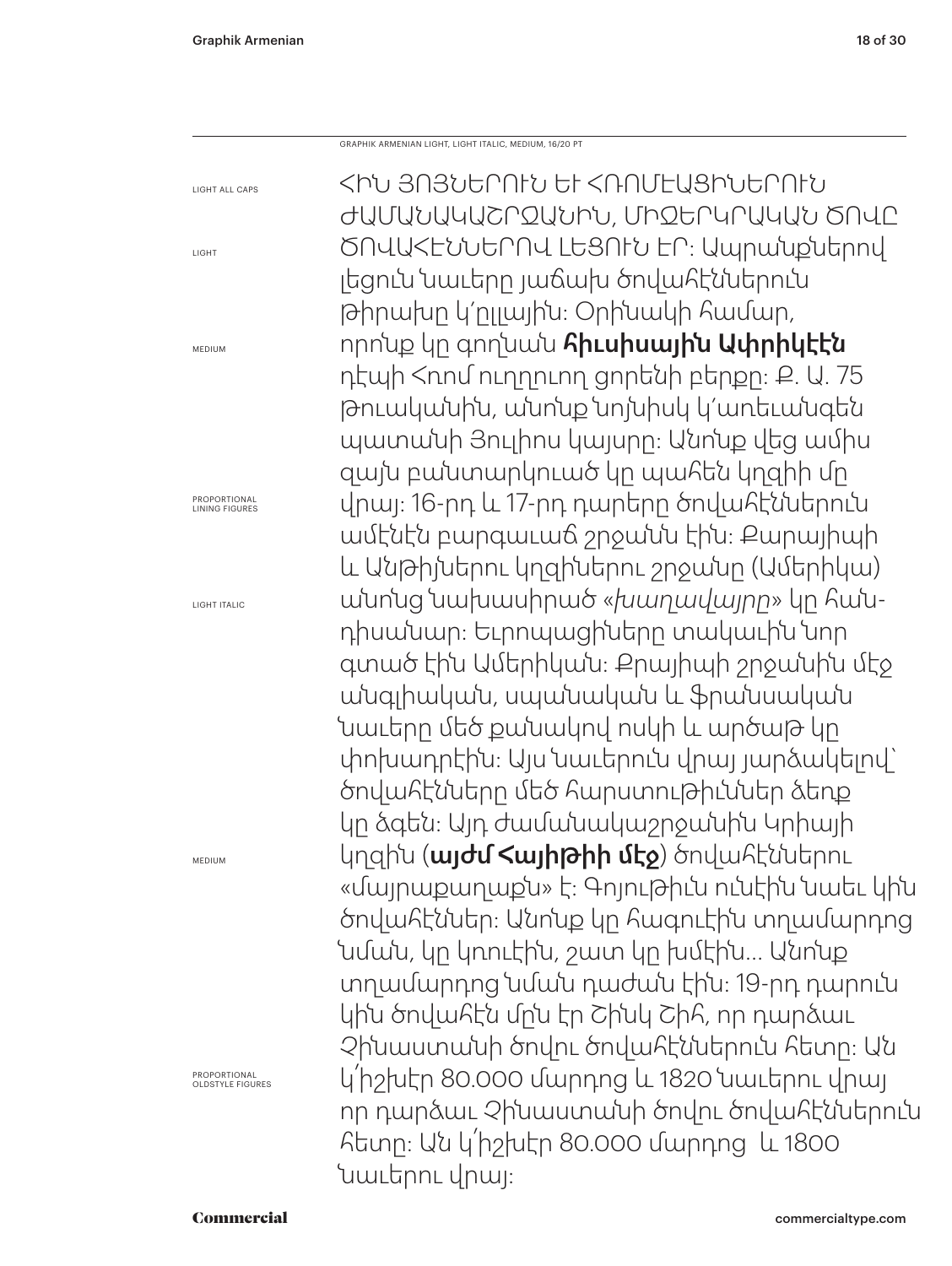GRAPHIK ARMENIAN REGULAR, REGULAR ITALIC, SEMIBOLD, 16/20 PT

REGULAR ALL CAPS

REGULAR

SEMIBOLD

PROPORTIONAL LINING FIGURES

REGULAR ITALIC

SEMIBOLD

PROPORTIONAL OLDSTYLE FIGURE

ՀԻՆ ՅՈՅՆԵՐՈՒՆ ԵՒ ՀՌՈՄԷԱՑԻՆԵՐՈՒՆ ԺԱՄԱՆԱԿԱՇՐՋԱՆԻՆ, ՄԻՋԵՐԿՐԱԿԱՆ ԾՈՎԸ ԾՈՎԱՀԷՆՆԵՐՈՎ ԼԵՑՈՒՆ ԷՐ: Ապրանքներով լեցուն նաւերը յաճախ ծովահէններուն թիրախը կ՚ըլլային: Օրինակի համար, որոնք կը գողնան **հիւսիսային Ափրիկէէն** դէպի Հռոմ ուղղուող ցորենի բերքը: Ք. Ա. 75 թուականին, անոնք նոյնիսկ կ՚առեւանգեն պատանի Յուլիոս կայսրը: Անոնք վեց ամիս զայն բանտարկուած կը պահեն կղզիի մը վրայ։ 16-րդ և 17-րդ դարերը ծովահէններուն ամէնէն բարգաւաճ շրջանն էին: Քարայիպի եւ Անթիյներու կղզիներու շրջանը (Ամերիկա) անոնց նախասիրած «*խաղավայրը*» կը հանդիսանար: Եւրոպացիները տակաւին նոր գտած էին Ամերիկան: Քրայիպի շրջանին մէջ անգլիական, սպանական եւ ֆրանսական նաւերը մեծ քանակով ոսկի և արծաթ կը փոխադրէին: Այս նաւերուն վրայ յարձակելով` ծովահէնները մեծ հարստութիւններ ձեռք կը ձգեն: Այդ ժամանակաշրջանին Կրիայի կղզին (**այժմ Հայիթիի մէջ**) ծովահէններու «մայրաքաղաքն» է: Գոյութիւն ունէին նաեւ կին ծովահէններ: Անոնք կը հագուէին տղամարդոց նման, կը կռուէին, շատ կը խմէին… Անոնք տղամարդոց նման դաժան էին: 19-րդ դարուն կին ծովահէն մըն էր Շինկ Շիհ, որ դարձաւ Չինաստանի ծովու ծովահէններուն հետը: Ան կ՛իշխէր 80.000 մարդոց եւ 1820 նաւերու վրայ որ դարձաւ Չինաստանի ծովու ծովահէններուն հետը: Ան կ՛իշխէր 80.000 մարդոց եւ 1800 նաւերու վրայ: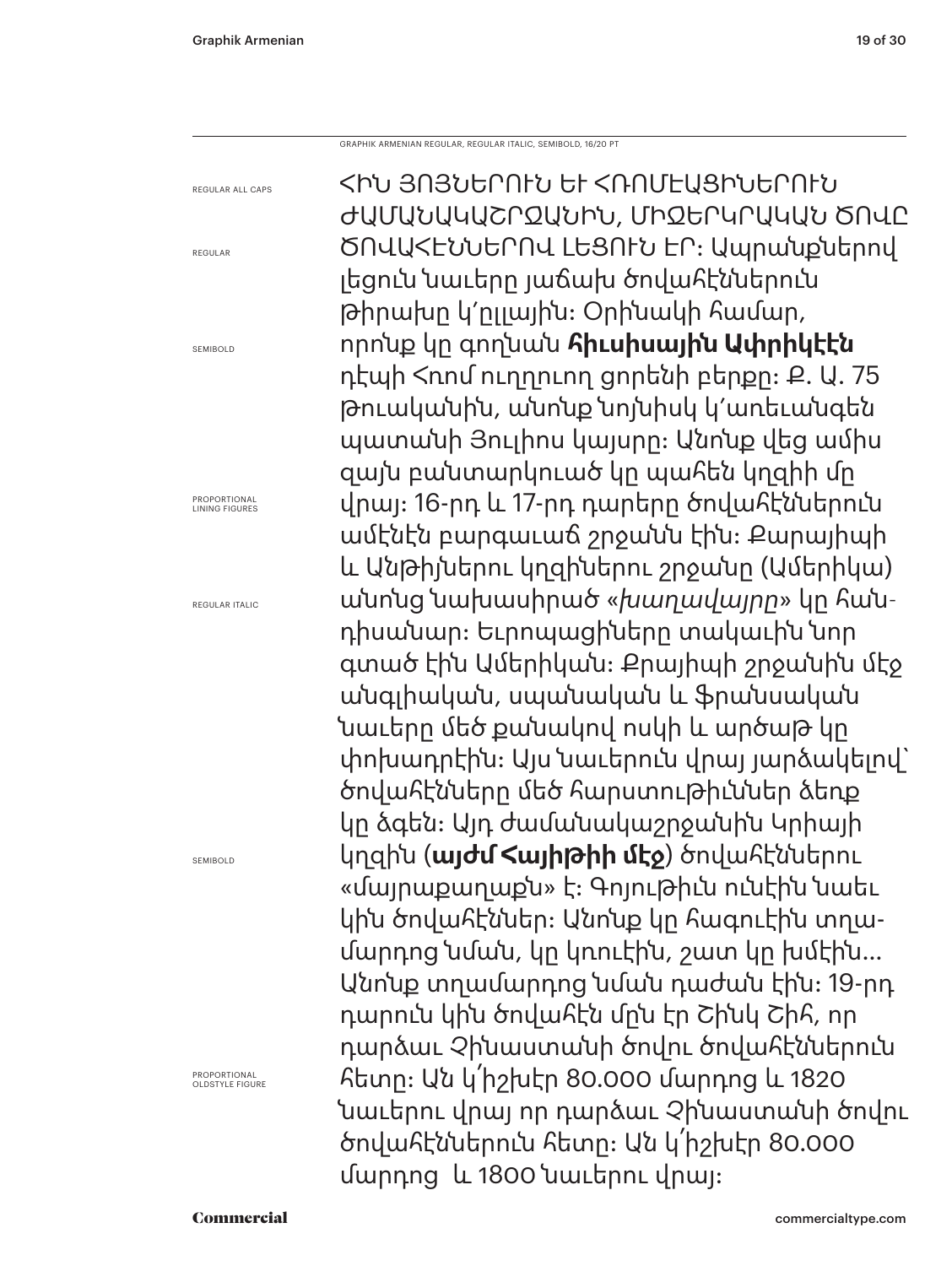GRAPHIK ARMENIAN MEDIUM, MEDIUM ITALIC, BOLD, 16/20 PT

MEDIUM ALL CAPS

MEDIUM

BOLD

PROPORTIONAL LINING FIGURES

MEDIUM ITALIC

BOLD

PROPORTIONAL OLDSTYLE FIGURES

ՀԻՆ ՅՈՅՆԵՐՈՒՆ ԵՒ ՀՌՈՄԷԱՑԻՆԵՐՈՒՆ ԺԱՄԱՆԱԿԱՇՐՋԱՆԻՆ, ՄԻՋԵՐԿՐԱԿԱՆ ԾՈՎԸ ԾՈՎԱՀԷՆՆԵՐՈՎ ԼԵՑՈՒՆ ԷՐ: Ապրանքներով լեցուն նաւերը յաճախ ծովահէններուն թիրախը կ՚ըլլային: Օրինակի համար, որոնք կը գողնան **հիւսիսային Ափրիկէէն** դէպի Հռոմ ուղղուող ցորենի բերքը: Ք. Ա. 75 թուականին, անոնք նոյնիսկ կ՚առեւանգեն պատանի Յուլիոս կայսրը: Անոնք վեց ամիս զայն բանտարկուած կը պահեն կղզիի մը վրայ։ 16-րդ և 17-րդ դարերը ծովահէններուն ամէնէն բարգաւաճ շրջանն էին: Քարայիպի և Անթիյներու կղզիներու շրջանը (Ամերիկա) անոնց նախասիրած «*խաղավայրը*» կը հանդիսանար: Եւրոպացիները տակաւին նոր գտած էին Ամերիկան: Քրայիպի շրջանին մէջ անգլիական, սպանական եւ ֆրանսական նաւերը մեծ քանակով ոսկի և արծաթ կը փոխադրէին: Այս նաւերուն վրայ յարձակելով` ծովահէնները մեծ հարստութիւններ ձեռք կը ձգեն: Այդ ժամանակաշրջանին Կրիայի կղզին (**այժմ Հայիթիի մէջ**) ծովահէններու «մայրաքաղաքն» է: Գոյութիւն ունէին նաեւ կին ծովահէններ: Անոնք կը հագուէին տղամարդոց նման, կը կռուէին, շատ կը խմէին… Անոնք տղամարդոց նման դաժան էին: 19-րդ դարուն կին ծովահէն մըն էր Շինկ Շիհ, որ դարձաւ Չինաստանի ծովու ծովահէններուն հետը: Ան կ՛իշխէր 80.000 մարդոց եւ 1820 նաւերու վրայ որ դարձաւ Չինաստանի ծովու ծովահէններուն հետը: Ան կ՛իշխէր 80.000 մարդոց եւ 1800 նաւերու վրայ: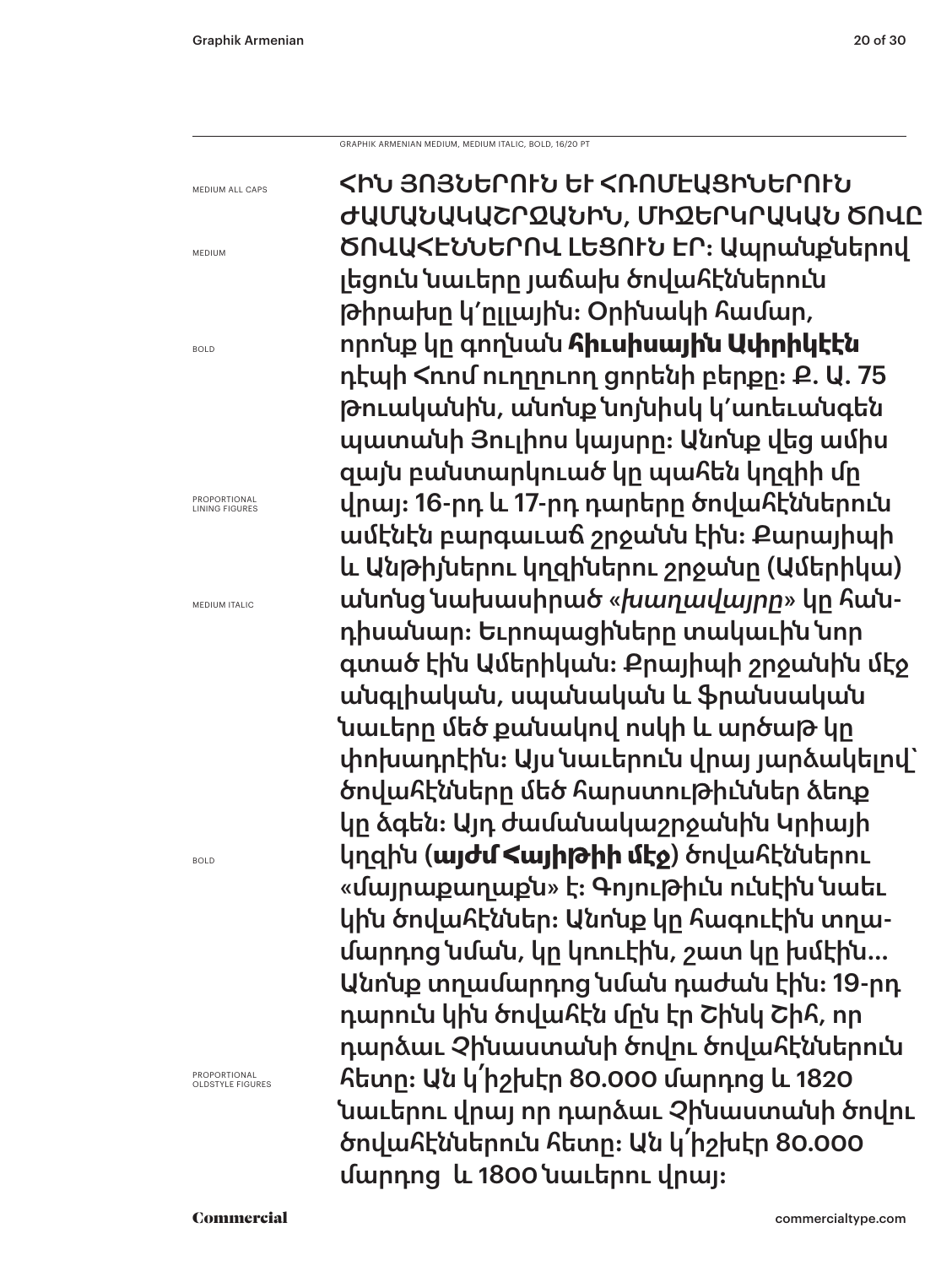GRAPHIK ARMENIAN REGULAR, REGULAR ITALIC, SEMIBOLD, 10/13 PT GRAPHIK ARMENIAN MEDIUM, MEDIUM ITALIC, BOLD, 10/13 PT

Երկինքին գոյնը կը ծնի անջրպետին մէջ արեւուն արձակած լոյսէն: Այս ճերմակ լոյսը կազմուած է ծիածանին բոլոր գոյներէն: Լոյսը կ՚ընթանայ *տարբեր երկարութիւններ* ունեցող ալիքներու ձեւին տակ: Իւրաքանչիւր գոյն ունի իր ալիքին *յատուկ երկարութիւնը*: Այս ալիքները կը յառաջանան ուղիղ գիծով, մինչեւ որ անոնք հանդիպին արգելքի մը: Երբ անոնք երկրագունդին կը մօտենան, անոնք կը դիպչին մեր մոլորակը շրջապատող օդի խաւին` մթնոլորտին:

## **Իսկ Մի՞ւս Մոլորակներուն Վրայ…**

Լուսինին շուրջ մթնոլորտ չկայ: Հետեւաբար անոր մակերեսին վրայ կանգնած` մենք կրնանք տեսնել սեւ երկինք մը եւ շատ աստղեր: Հրատ մոլորակին վրայ երկինքին գոյնի բնորոշելը գիտնականներուն համար մեծ հարցեր ստեղծած է: Այդ մոլորակէն առնուած առաջին նկարները կատարուած են մարդամեքենաներու կողմէ, որոնց ճշգրտութիւնը որոշելը դժուար էր: Անոնց տուած արդիւնքը Հրատի երկինքին մարդկային աչքին նման ճշգրիտ չէր: Սակայն շնորհիւ թեքնիք յառաջդիմութիւններու` մենք այժմ գիտենք, թէ Հրատի շուրջ մթնոլորտը լեցուն է փոշիով եւ բնածխական կազով: Ասոր արդիւնքը պիտի ըլլայ բաց նարնջագոյն, կամ վարդագոյն երկինք մը: Սակայն տակաւին ո՛չ մէկ մարդ արարած գացած է այդ մոլորակին վրայ այս ենթադրութիւնը հաստատելու համար… Գիտէի՞ր, Թէ… Իսկ եթէ արեւուն լոյսը չհանդիպէր մթնոլորտին, ի՞նչ գոյն պիտի ունենար մեր երկինքը: Անիկա պարզապէս սեւ պիտի ըլլար, եւ մենք աստղերը պիտի տեսնէինք: Նոյն ձեւով, արեւը նոյն գոյնը պիտի չունենար: Անիկա դեղին պիտի չթուէր, ինչպէս մենք զայն կը տեսնենք երկրագունդէն: Անջրպետին մէջ աստղանաւորդները զայն ճերմակ կը տեսնեն: Մենք ալ լոյսը նոյն ձեւով պիտի տեսնէինք, եթէ կապոյտը չորս կողմ

Երկինքին գոյնը կը ծնի անջրպետին մէջ արեւուն արձակած լոյսէն: Այս ճերմակ լոյսը կազմուած է ծիածանին բոլոր գոյներէն: Լոյսը կ՚ընթանայ *տարբեր երկարութիւններ* ունեցող ալիքներու ձեւին տակ: Իւրաքանչիւր գոյն ունի իր ալիքին *յատուկ երկարութիւնը*: Այս ալիքները կը յառաջանան ուղիղ գիծով, մինչեւ որ անոնք հանդիպին արգելքի մը: Երբ անոնք երկրագունդին կը մօտենան, անոնք կը դիպչին մեր մոլորակը շրջապատող օդի խաւին` մթնոլորտին:

## **Իսկ Մի՞ւս Մոլորակներուն Վրայ…**

Լուսինին շուրջ մթնոլորտ չկայ: Հետեւաբար անոր մակերեսին վրայ կանգնած` մենք կրնանք տեսնել սեւ երկինք մը եւ շատ աստղեր: Հրատ մոլորակին վրայ երկինքին գոյնի բնորոշելը գիտնականներուն համար մեծ հարցեր ստեղծած է: Այդ մոլորակէն առնուած առաջին նկարները կատարուած են մարդամեքենաներու կողմէ, որոնց ճշգրտութիւնը որոշելը դժուար էր: Անոնց տուած արդիւնքը Հրատի երկինքին մարդկային աչքին նման ճշգրիտ չէր: Սակայն շնորհիւ թեքնիք յառաջդիմութիւններու` մենք այժմ գիտենք, թէ Հրատի շուրջ մթնոլորտը լեցուն է փոշիով եւ բնածխական կազով: Ասոր արդիւնքը պիտի ըլլայ բաց նարնջագոյն, կամ վարդագոյն երկինք մը: Սակայն տակաւին ո՛չ մէկ մարդ արարած գացած է այդ մոլորակին վրայ այս ենթադրութիւնը հաստատելու համար…Գիտէի՞ր, Թէ… Իսկ եթէ արեւուն լոյսը չհանդիպէր մթնոլորտին, ի՞նչ գոյն պիտի ունենար մեր երկինքը: Անիկա պարզապէս սեւ պիտի ըլլար, եւ մենք աստղերը պիտի տեսնէինք: Նոյն ձեւով, արեւը նոյն գոյնը պիտի չունենար: Անիկա դեղին պիտի չթուէր, ինչպէս մենք զայն կը տեսնենք երկրագունդէն: Անջրպետին մէջ աստղանաւորդները զայն ճերմակ կը տեսնեն: Մենք ալ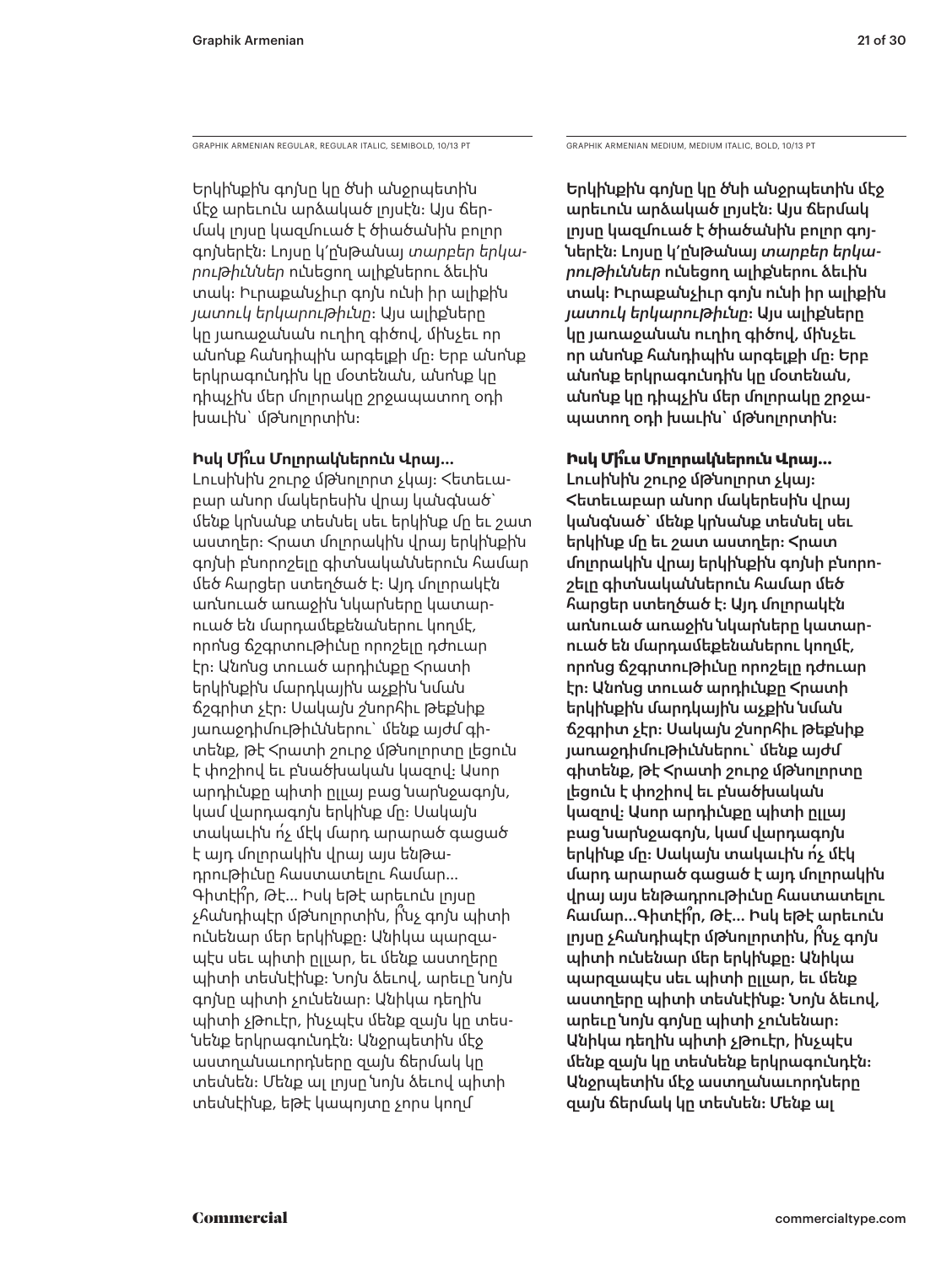GRAPHIK ARMENIAN SEMIBOLD, SEMIBOLD ITALIC, 10/13 PT GRAPHIK ARMENIAN BOLD, BOLD ITALIC, 10/13 PT

**Երկինքին գոյնը կը ծնի անջրպետին մէջ արեւուն արձակած լոյսէն: Այս ճերմակ լոյսը կազմուած է ծիածանին բոլոր գոյներէն: Լոյսը կ՚ընթանայ** *տարբեր երկարութիւններ* **ունեցող ալիքներու ձեւին տակ: Իւրաքանչիւր գոյն ունի իր ալիքին** *յատուկ երկարութիւնը***: Այս ալիքները կը յառաջանան ուղիղ գիծով, մինչեւ որ անոնք հանդիպին արգելքի մը: Երբ անոնք երկրագունդին կը մօտենան, անոնք կը դիպչին մեր մոլորակը շրջապատող օդի խաւին` մթնոլորտին:** 

**Իսկ Մի՞ւս Մոլորակներուն Վրայ… Լուսինին շուրջ մթնոլորտ չկայ: Հետեւաբար անոր մակերեսին վրայ կանգնած` մենք կրնանք տեսնել սեւ երկինք մը եւ շատ աստղեր: Հրատ մոլորակին վրայ երկինքին գոյնի բնորոշելը գիտնականներուն համար մեծ հարցեր ստեղծած է: Այդ մոլորակէն առնուած առաջին նկարները կատարուած են մարդամեքենաներու կողմէ, որոնց ճշգրտութիւնը որոշելը դժուար էր: Անոնց տուած արդիւնքը Հրատի երկինքին մարդկային աչքին նման ճշգրիտ չէր: Սակայն շնորհիւ թեքնիք յառաջդիմութիւններու` մենք այժմ գիտենք, թէ Հրատի շուրջ մթնոլորտը լեցուն է փոշիով եւ բնածխական կազով: Ասոր արդիւնքը պիտի ըլլայ բաց նարնջագոյն, կամ վարդագոյն երկինք մը: Սակայն տակաւին ո՛չ մէկ մարդ արարած գացած է այդ մոլորակին վրայ այս ենթադրութիւնը հաստատելու համար… Գիտէի՞ր, Թէ… Իսկ եթէ արեւուն լոյսը չհանդիպէր մթնոլորտին, ի՞նչ գոյն պիտի ունենար մեր երկինքը: Անիկա պարզապէս սեւ պիտի ըլլար, եւ մենք աստղերը պիտի տեսնէինք: Նոյն ձեւով, արեւը նոյն գոյնը պիտի չունենար: Անիկա դեղին պիտի չթուէր, ինչպէս մենք զայն կը տեսնենք երկրագունդէն: Անջրպետին մէջ աստղանաւորդները զայն ճերմակ կը տեսնեն: Մենք ալ լոյսը նոյն ձեւով պիտի** 

**Երկինքին գոյնը կը ծնի անջրպետին մէջ արեւուն արձակած լոյսէն: Այս ճերմակ լոյսը կազմուած է ծիածանին բոլոր գոյներէն: Լոյսը կ՚ընթանայ** *տարբեր երկարութիւններ* **ունեցող ալիքներու ձեւին տակ: Իւրաքանչիւր գոյն ունի իր ալիքին** *յատուկ երկարութիւնը***: Այս ալիքները կը յառաջանան ուղիղ գիծով, մինչեւ որ անոնք հանդիպին արգելքի մը: Երբ անոնք երկրագունդին կը մօտենան, անոնք կը դիպչին մեր մոլորակը շրջապատող օդի խաւին` մթնոլորտին:** 

*Իսկ Մի՞ւս Մոլորակներուն Վրայ…* **Լուսինին շուրջ մթնոլորտ չկայ: Հետեւաբար անոր մակերեսին վրայ կանգնած` մենք կրնանք տեսնել սեւ երկինք մը եւ շատ աստղեր: Հրատ մոլորակին վրայ երկինքին գոյնի բնորոշելը գիտնականներուն համար մեծ հարցեր ստեղծած է: Այդ** 

GRAPHIK ARMENIAN BLACK, BLACK ITALIC, 10/13 PT

Երկինքին գոյնը կը ծնի անջրպետին մէջ արեւուն արձակած լոյսէն: Այս ճերմակ լոյսը կազմուած է ծիածանին բոլոր գոյներէն: Լոյսը կ՚ընթանայ *տարբեր երկարութիւններ* ունեցող ալիքներու ձեւին տակ: Իւրաքանչիւր գոյն ունի իր ալիքին *յատուկ երկարութիւնը*: Այս ալիքները կը յառաջանան ուղիղ գիծով, մինչեւ որ անոնք հանդիպին արգելքի մը: Երբ անոնք երկրագունդին կը մօտենան, անոնք կը դիպչին մեր մոլորակը շրջապատող օդի խաւին` մթնոլորտին:

*Իսկ Մի՞ւս Մոլորակներուն Վրայ…* Լուսինին շուրջ մթնոլորտ չկայ: Հետեւաբար անոր մակերեսին վրայ կանգնած` մենք կրնանք տեսնել սեւ երկինք մը եւ շատ աստղեր: Հրատ մոլորակին վրայ երկինքին գոյնի բնորոշելը գիտնականներուն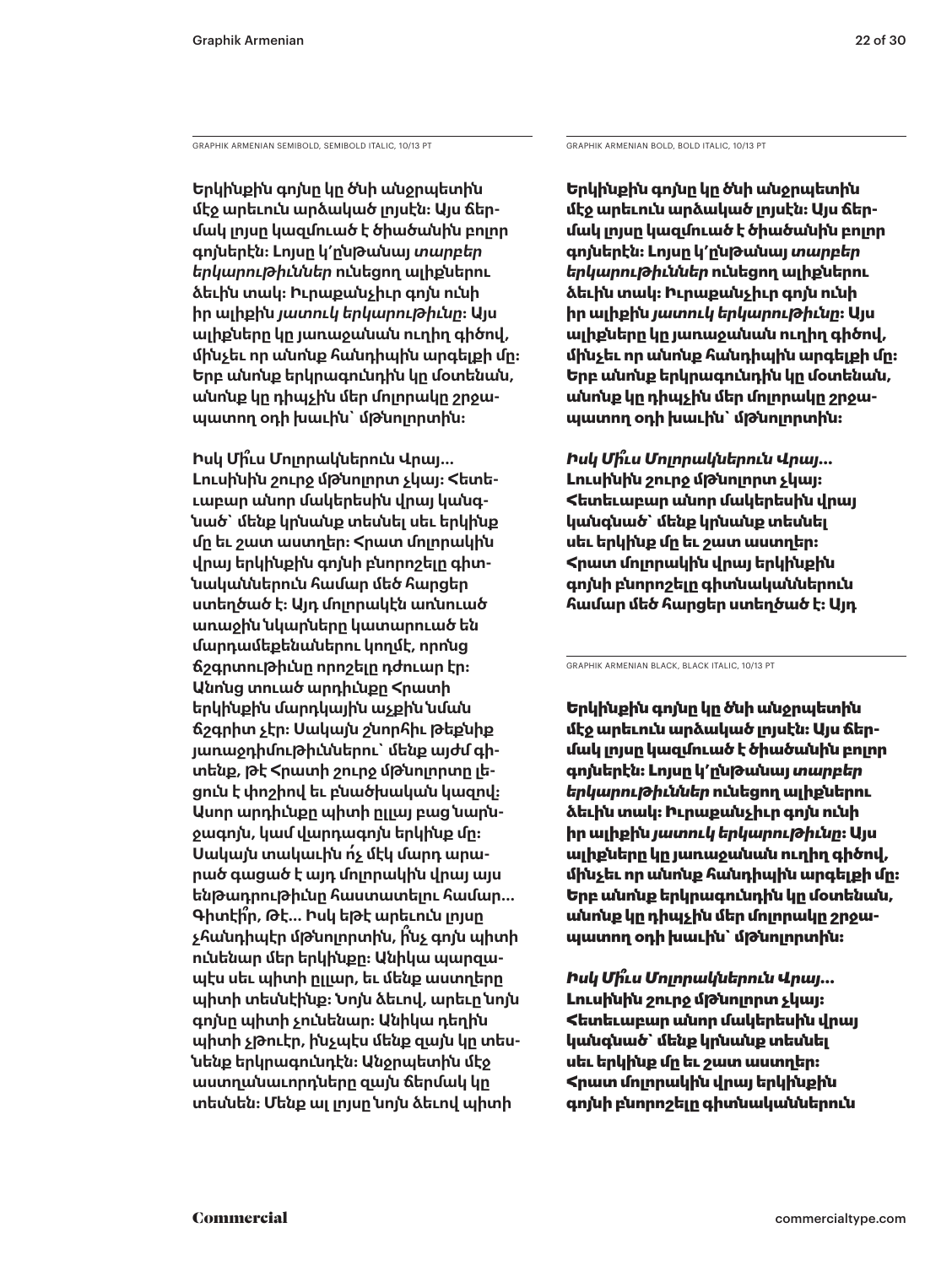GRAPHIK ARMENIAN REGULAR, REGULAR ITALIC, SEMIBOLD, 9/12 PT GRAPHIK ARMENIAN MEDIUM, MEDIUM ITALIC, BOLD, 9/12 PT

Երկինքին գոյնը կը ծնի անջրպետին մէջ արեւուն արձակած լոյսէն: Այս ճերմակ լոյսը կազմուած է ծիածանին բոլոր գոյներէն: Լոյսը կ՚ընթանայ *տարբեր երկարութիւններ* ունեցող ալիքներու ձեւին տակ: Իւրաքանչիւր գոյն ունի իր ալիքին *յատուկ երկարութիւնը*: Այս ալիքները կը յառաջանան ուղիղ գիծով, մինչեւ որ անոնք հանդիպին արգելքի մը: Երբ անոնք երկրագունդին կը մօտենան, անոնք կը դիպչին մեր մոլորակը շրջապատող օդի խաւին` մթնոլորտին:

## *Իսկ Մի՞ւս Մոլորակներուն Վրայ…*

Լուսինին շուրջ մթնոլորտ չկայ: Հետեւաբար անոր մակերեսին վրայ կանգնած` մենք կրնանք տեսնել սեւ երկինք մը եւ շատ աստղեր: Հրատ մոլորակին վրայ երկինքին գոյնի բնորոշելը գիտնականներուն համար մեծ հարցեր ստեղծած է: Այդ մոլորակէն առնուած առաջին նկարները կատարուած են մարդամեքենաներու կողմէ, որոնց ճշգրտութիւնը որոշելը դժուար էր: Անոնց տուած արդիւնքը Հրատի երկինքին մարդկային աչքին նման ճշգրիտ չէր: Սակայն շնորհիւ թեքնիք յառաջդիմութիւններու` մենք այժմ գիտենք, թէ Հրատի շուրջ մթնոլորտը լեցուն է փոշիով եւ բնածխական կազով: Ասոր արդիւնքը պիտի ըլլայ բաց նարնջագոյն, կամ վարդագոյն երկինք մը: Սակայն տակաւին ո՛չ մէկ մարդ արարած գացած է այդ մոլորակին վրայ այս ենթադրութիւնը հաստատելու համար…Գիտէի՞ր, Թէ… Իսկ եթէ արեւուն լոյսը չհանդիպէր մթնոլորտին, ի՞նչ գոյն պիտի ունենար մեր երկինքը: Անիկա պարզապէս սեւ պիտի ըլլար, եւ մենք աստղերը պիտի տեսնէինք: Նոյն ձեւով, արեւը նոյն գոյնը պիտի չունենար: Անիկա դեղին պիտի չթուէր, ինչպէս մենք զայն կը տեսնենք երկրագունդէն: Անջրպետին մէջ աստղանաւորդները զայն ճերմակ կը տեսնեն: Մենք ալ լոյսը նոյն ձեւով պիտի տեսնէինք, եթէ կապոյտը չորս կողմ չսփռուէր մեր աչքին հասնելէ առաջ:

## **Երկինքին գոյնը արդիւնքն է բնական եւ մարդկային երեւոյթներու:**

Այդ պահուն արեւուն ճառագայթները շփման մէջ կը մտնեն օդի մասնիկներուն` մոլեքիւլներուն, ջուրի կաթիլներուն եւ մթնոլորտը կազմող փոշիներուն հետ:

Երկինքին գոյնը կը ծնի անջրպետին մէջ արեւուն արձակած լոյսէն: Այս ճերմակ լոյսը կազմուած է ծիածանին բոլոր գոյներէն: Լոյսը կ՚ընթանայ *տարբեր երկարութիւններ* ունեցող ալիքներու ձեւին տակ: Իւրաքանչիւր գոյն ունի իր ալիքին *յատուկ երկարութիւնը*: Այս ալիքները կը յառաջանան ուղիղ գիծով, մինչեւ որ անոնք հանդիպին արգելքի մը: Երբ անոնք երկրագունդին կը մօտենան, անոնք կը դիպչին մեր մոլորակը շրջապատող օդի խաւին` մթնոլորտին:

### **Իսկ Մի՞ւս Մոլորակներուն Վրայ…**

Լուսինին շուրջ մթնոլորտ չկայ: Հետեւաբար անոր մակերեսին վրայ կանգնած` մենք կրնանք տեսնել սեւ երկինք մը եւ շատ աստղեր: Հրատ մոլորակին վրայ երկինքին գոյնի բնորոշելը գիտնականներուն համար մեծ հարցեր ստեղծած է: Այդ մոլորակէն առնուած առաջին նկարները կատարուած են մարդամեքենաներու կողմէ, որոնց ճշգրտութիւնը որոշելը դժուար էր: Անոնց տուած արդիւնքը Հրատի երկինքին մարդկային աչքին նման ճշգրիտ չէր: Սակայն շնորհիւ թեքնիք յառաջդիմութիւններու` մենք այժմ գիտենք, թէ Հրատի շուրջ մթնոլորտը լեցուն է փոշիով եւ բնածխական կազով: Ասոր արդիւնքը պիտի ըլլայ բաց նարնջագոյն, կամ վարդագոյն երկինք մը: Սակայն տակաւին ո՛չ մէկ մարդ արարած գացած է այդ մոլորակին վրայ այս ենթադրութիւնը հաստատելու համար…Գիտէի՞ր, Թէ… Իսկ եթէ արեւուն լոյսը չհանդիպէր մթնոլորտին, ի՞նչ գոյն պիտի ունենար մեր երկինքը: Անիկա պարզապէս սեւ պիտի ըլլար, եւ մենք աստղերը պիտի տեսնէինք: Նոյն ձեւով, արեւը նոյն գոյնը պիտի չունենար: Անիկա դեղին պիտի չթուէր, ինչպէս մենք զայն կը տեսնենք երկրագունդէն: Անջրպետին մէջ աստղանաւորդները զայն ճերմակ կը տեսնեն: Մենք ալ լոյսը նոյն ձեւով պիտի տեսնէինք, եթէ կապոյտը չորս կողմ չսփռուէր մեր աչքին հասնելէ առաջ:

## **Երկինքին գոյնը արդիւնքն է բնական եւ մարդկային երեւոյթներու:**

Այդ պահուն արեւուն ճառագայթները շփման մէջ կը մտնեն օդի մասնիկներուն` մոլեքիւլներուն, ջուրի կաթիլներուն եւ մթնոլորտը կազմող փոշիներուն հետ: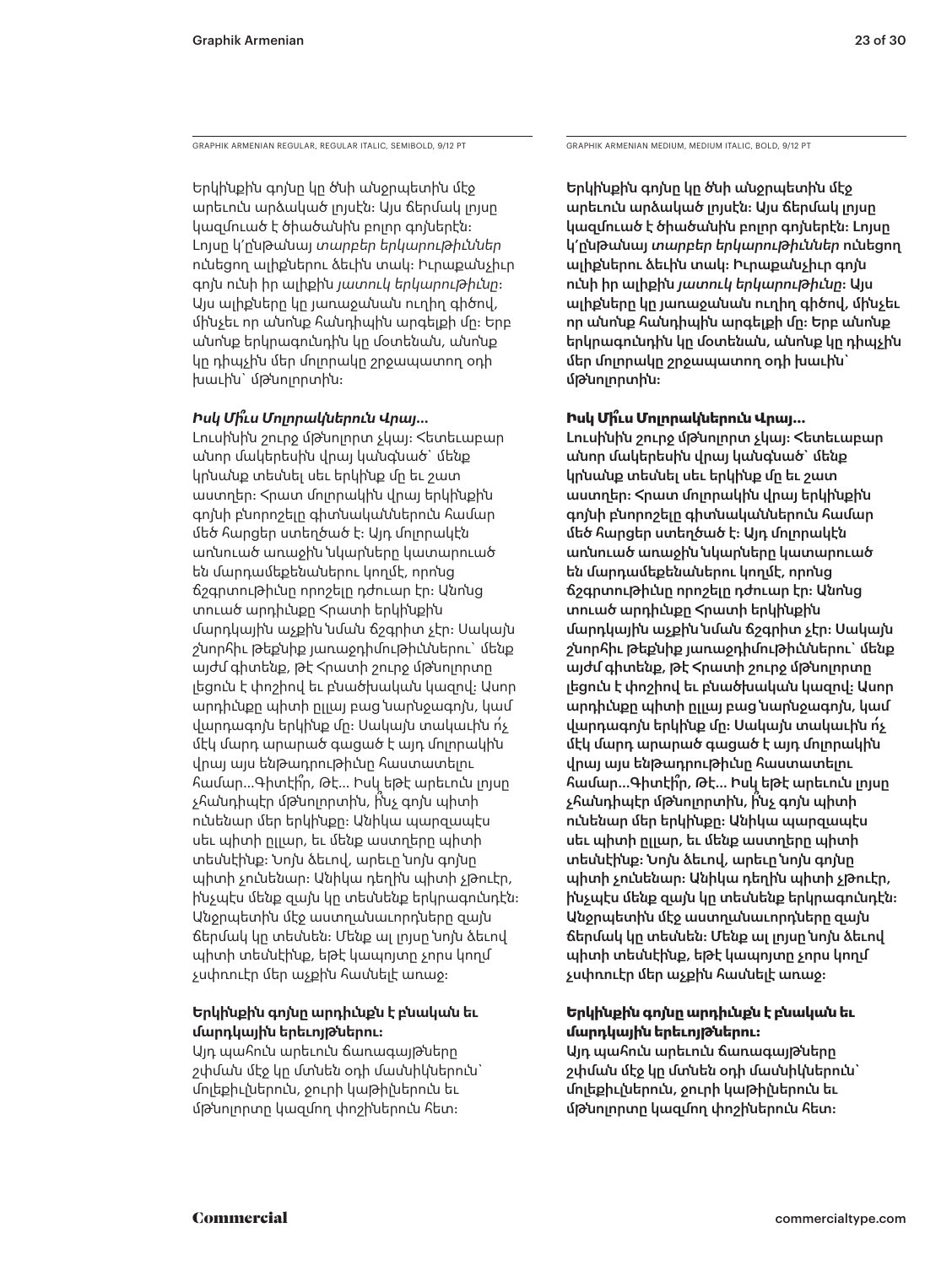GRAPHIK ARMENIAN REGULAR, REGULAR ITALIC, SEMIBOLD, 8/11 PT GRAPHIK ARMENIAN MEDIUM, MEDIUM ITALIC, BOLD, 8/11 PT

Երկինքին գոյնը կը ծնի անջրպետին մէջ արեւուն արձակած լոյսէն: Այս ճերմակ լոյսը կազմուած է ծիածանին բոլոր գոյներէն: Լոյսը կ՚ընթանայ *տարբեր երկարութիւններ* ունեցող ալիքներու ձեւին տակ: Իւրաքանչիւր գոյն ունի իր ալիքին *յատուկ երկարութիւնը*: Այս ալիքները կը յառաջանան ուղիղ գիծով, մինչեւ որ անոնք հանդիպին արգելքի մը: Երբ անոնք երկրագունդին կը մօտենան, անոնք կը դիպչին մեր մոլորակը շրջապատող օդի խաւին` մթնոլորտին:

### **Իսկ Մի՞ւս Մոլորակներուն Վրայ…**

Լուսինին շուրջ մթնոլորտ չկայ: Հետեւաբար անոր մակերեսին վրայ կանգնած` մենք կրնանք տեսնել սեւ երկինք մը եւ շատ աստղեր: Հրատ մոլորակին վրայ երկինքին գոյնի բնորոշելը գիտնականներուն համար մեծ հարցեր ստեղծած է: Այդ մոլորակէն առնուած առաջին նկարները կատարուած են մարդամեքենաներու կողմէ, որոնց ճշգրտութիւնը որոշելը դժուար էր: Անոնց տուած արդիւնքը Հրատի երկինքին մարդկային աչքին նման ճշգրիտ չէր: Սակայն շնորհիւ թեքնիք յառաջդիմութիւններու` մենք այժմ գիտենք, թէ Հրատի շուրջ մթնոլորտը լեցուն է փոշիով եւ բնածխական կազով: Ասոր արդիւնքը պիտի ըլլայ բաց նարնջագոյն, կամ վարդագոյն երկինք մը: Սակայն տակաւին ո՛չ մէկ մարդ արարած գացած է այդ մոլորակին վրայ այս ենթադրութիւնը հաստատելու համար…Գիտէի՞ր, Թէ… Իսկ եթէ արեւուն լոյսը չհանդիպէր մթնոլորտին, ի՞նչ գոյն պիտի ունենար մեր երկինքը: Անիկա պարզապէս սեւ պիտի ըլլար, եւ մենք աստղերը պիտի տեսնէինք: Նոյն ձեւով, արեւը նոյն գոյնը պիտի չունենար: Անիկա դեղին պիտի չթուէր, ինչպէս մենք զայն կը տեսնենք երկրագունդէն: Անջրպետին մէջ աստղանաւորդները զայն ճերմակ կը տեսնեն: Մենք ալ լոյսը նոյն ձեւով պիտի տեսնէինք, եթէ կապոյտը չորս կողմ չսփռուէր մեր աչքին հասնելէ առաջ:

### **Երկինքին գոյնը արդիւնքն է բնական եւ մարդկային երեւոյթներու:**

Այդ պահուն արեւուն ճառագայթները շփման մէջ կը մտնեն օդի մասնիկներուն` մոլեքիւլներուն, ջուրի կաթիլներուն եւ մթնոլորտը կազմող փոշիներուն հետ: Օդի մոլեքիւլները բաւարար մեծութիւնը ունին լոյսին ամէնէն փոքր ալիքները, յատկապէս մանիշակագոյնը կամ կապոյտը սփռելու: Միւս գոյները այս գոյներուն նման դիւրութեամբ չեն սփռուիր եւ, հետեւաբար, անոնք «կը ջնջուին»:

Երկինքին գոյնը կը ծնի անջրպետին մէջ արեւուն արձակած լոյսէն: Այս ճերմակ լոյսը կազմուած է ծիածանին բոլոր գոյներէն: Լոյսը կ՚ընթանայ *տարբեր երկարութիւններ* ունեցող ալիքներու ձեւին տակ: Իւրաքանչիւր գոյն ունի իր ալիքին *յատուկ երկարութիւնը*: Այս ալիքները կը յառաջանան ուղիղ գիծով, մինչեւ որ անոնք հանդիպին արգելքի մը: Երբ անոնք երկրագունդին կը մօտենան, անոնք կը դիպչին մեր մոլորակը շրջապատող օդի խաւին` մթնոլորտին:

### **Իսկ Մի՞ւս Մոլորակներուն Վրայ…**

Լուսինին շուրջ մթնոլորտ չկայ: Հետեւաբար անոր մակերեսին վրայ կանգնած` մենք կրնանք տեսնել սեւ երկինք մը եւ շատ աստղեր: Հրատ մոլորակին վրայ երկինքին գոյնի բնորոշելը գիտնականներուն համար մեծ հարցեր ստեղծած է: Այդ մոլորակէն առնուած առաջին նկարները կատարուած են մարդամեքենաներու կողմէ, որոնց ճշգրտութիւնը որոշելը դժուար էր: Անոնց տուած արդիւնքը Հրատի երկինքին մարդկային աչքին նման ճշգրիտ չէր: Սակայն շնորհիւ թեքնիք յառաջդիմութիւններու` մենք այժմ գիտենք, թէ Հրատի շուրջ մթնոլորտը լեցուն է փոշիով եւ բնածխական կազով: Ասոր արդիւնքը պիտի ըլլայ բաց նարնջագոյն, կամ վարդագոյն երկինք մը: Սակայն տակաւին ո՛չ մէկ մարդ արարած գացած է այդ մոլորակին վրայ այս ենթադրութիւնը հաստատելու համար…Գիտէի՞ր, Թէ… Իսկ եթէ արեւուն լոյսը չհանդիպէր մթնոլորտին, ի՞նչ գոյն պիտի ունենար մեր երկինքը: Անիկա պարզապէս սեւ պիտի ըլլար, եւ մենք աստղերը պիտի տեսնէինք: Նոյն ձեւով, արեւը նոյն գոյնը պիտի չունենար: Անիկա դեղին պիտի չթուէր, ինչպէս մենք զայն կը տեսնենք երկրագունդէն: Անջրպետին մէջ աստղանաւորդները զայն ճերմակ կը տեսնեն: Մենք ալ լոյսը նոյն ձեւով պիտի տեսնէինք, եթէ կապոյտը չորս կողմ չսփռուէր մեր աչքին հասնելէ առաջ:

### **Երկինքին գոյնը արդիւնքն է բնական եւ մարդկային երեւոյթներու:**

Այդ պահուն արեւուն ճառագայթները շփման մէջ կը մտնեն օդի մասնիկներուն` մոլեքիւլներուն, ջուրի կաթիլներուն եւ մթնոլորտը կազմող փոշիներուն հետ: Օդի մոլեքիւլները բաւարար մեծութիւնը ունին լոյսին ամէնէն փոքր ալիքները, յատկապէս մանիշակագոյնը կամ կապոյտը սփռելու: Միւս գոյները այս գոյներուն նման դիւրութեամբ չեն սփռուիր եւ, հետեւաբար, անոնք «կը ջնջուին»: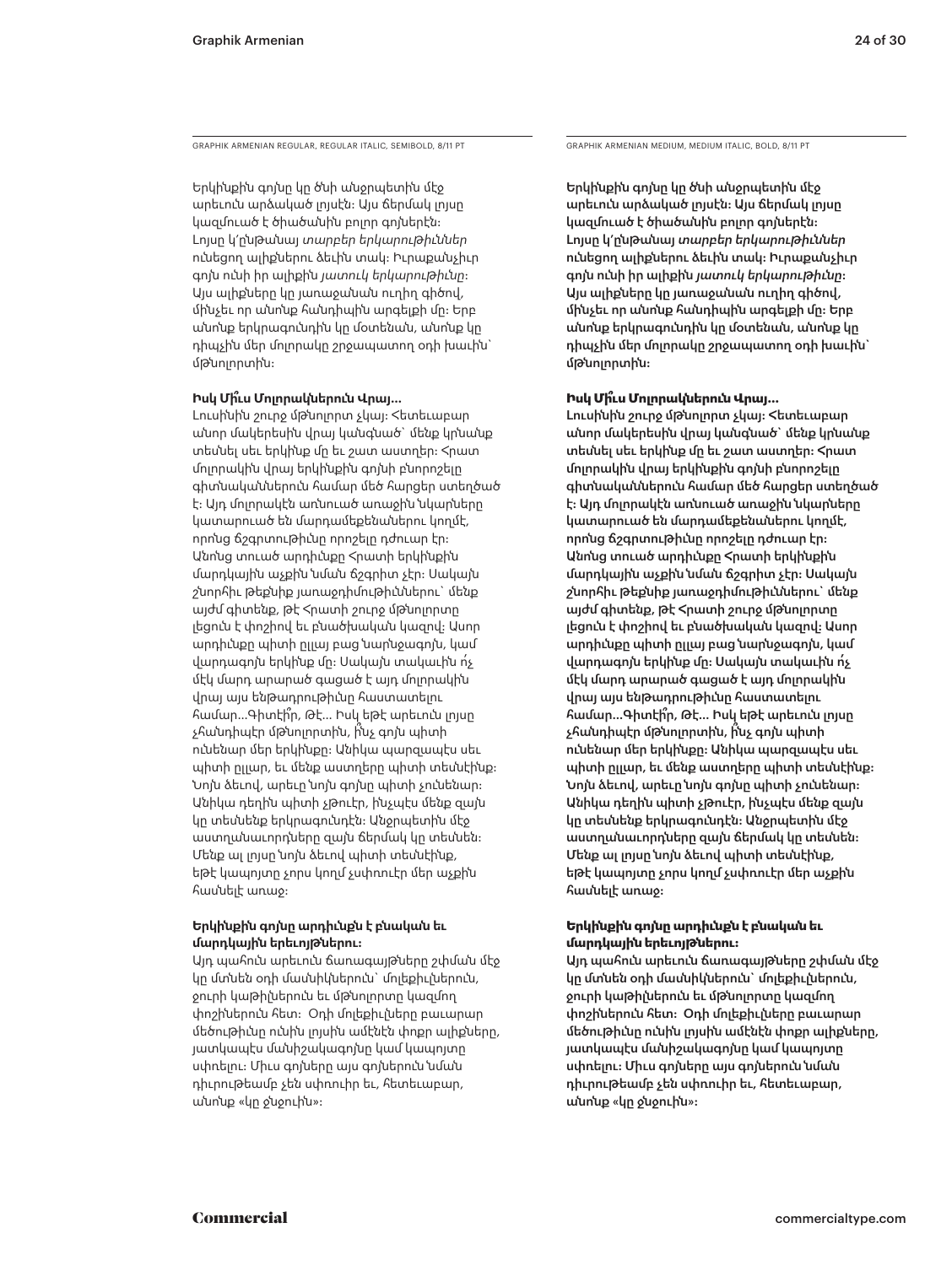GRAPHIK ARMENIAN REGULAR, 7/9 PT

ԼՈՒՍՆԹԱԳԻ ԳԱՂՏՆԻՔՆԵՐԸ Այսօր մենք պիտի ուղղուինք դէպի Լուսնթագ մոլորակը: Հռոմէացիներուն համար Լուսնթագը աստուածներու թագաւորն էր: Մեզի համար անիկա գաղտնիքներով շրջապատուած մոլորակ մըն է: Լուսնթագը բնաւ հանդարտ մոլորակ մը չէ: Հռոմէացիներուն չաստուածին նման, ան իր կամքը կը պարտադրէ: Ան շատ հզօր մոլորակ մըն է, ուր ապրիլը դիւրին չէ: Հոն անդադար բնական բուռն երեւոյթներ տեղի կ՛ունենան: Անոնցմէ ամէնէն ծանօթը եւ նոյն ատեն ամէնէն խորհրդաւորը, կարմիր բիծն է: Լաւորակ հեռադիտակով մը, եւ երբ Լուսնթագ լաւ ուղղութեամբ կը գտնուի, կարելի է զայն երկրագունդէն տեսնել:

Հսկային հարաւային կիսագունդին վրայ գտնուող այս բիծը իսկական բիծ մը չէ: Ան հսկայական փոթորիկ մըն է, որ կը տարածուի տասնեակ *հազարաւոր քիլոմեթրերու* վրայ: Ներկայիս գիտնականները կը փորձեն գիտնալ, թէ ուրկէ կու գայ այդ կարմիր գոյնը: Անոնք շատ մօտ են այս հարցումին պատասխանը գտնելու, սակայն տակաւին անոնց պատրաստած տարրերու խառնուրդը ճիշդ նոյն

GRAPHIK ARMENIAN REGULAR, 6/8 PT [TRACKING +4]

ԼՈՒՍՆԹԱԳԻ ԳԱՂՏՆԻՔՆԵՐԸ Այսօր մենք պիտի ուղղուինք դէպի Լուսնթագ մոլորակը: Հռոմէացիներուն համար Լուսնթագը աստուածներու թագաւորն էր: Մեզի համար անիկա գաղտնիքներով շրջապատուած մոլորակ մըն է: Լուսնթագը բնաւ հանդարտ մոլորակ մը չէ: Հռոմէացիներուն չաստուածին նման, ան իր կամքը կը պարտադրէ: Ան շատ հզօր մոլորակ մըն է, ուր ապրիլը դիւրին չէ: Հոն անդադար բնական բուռն երեւոյթներ տեղի կ՛ունենան: Անոնցմէ ամէնէն ծանօթը եւ նոյն ատեն ամէնէն խորհրդաւորը, կարմիր բիծն է: Լաւորակ հեռադիտակով մը, եւ երբ Լուսնթագ լաւ ուղղութեամբ կը գտնուի, կարելի է զայն երկրագունդէն տեսնել:

Հսկային հարաւային կիսագունդին վրայ գտնուող այս բիծը իսկական բիծ մը չէ: Ան հսկայական փոթորիկ մըն է, որ կը տարածուի տասնեակ *հազարաւոր քիլոմեթրերու* վրայ: Ներկայիս գիտնականները կը փորձեն գիտնալ, թէ ուրկէ կու գայ այդ կարմիր գոյնը: Անոնք շատ մօտ են այս հարցումին պատասխանը գտնելու, սակայն տակաւին անոնց պատրաստած տարրերու խառնուրդը ճիշդ նոյն

GRAPHIK ARMENIAN MEDIUM, 7/9 PT

ԼՈՒՍՆԹԱԳԻ ԳԱՂՏՆԻՔՆԵՐԸ Այսօր մենք պիտի ուղղուինք դէպի Լուսնթագ մոլորակը: Հռոմէացիներուն համար Լուսնթագը աստուածներու թագաւորն էր: Մեզի համար անիկա գաղտնիքներով շրջապատուած մոլորակ մըն է: Լուսնթագը բնաւ հանդարտ մոլորակ մը չէ: Հռոմէացիներուն չաստուածին նման, ան իր կամքը կը պարտադրէ: Ան շատ հզօր մոլորակ մըն է, ուր ապրիլը դիւրին չէ: Հոն անդադար բնական բուռն երեւոյթներ տեղի կ՛ունենան: Անոնցմէ ամէնէն ծանօթը եւ նոյն ատեն ամէնէն խորհրդաւորը, կարմիր բիծն է: Լաւորակ հեռադիտակով մը, եւ երբ Լուսնթագ լաւ ուղղութեամբ կը գտնուի, կարելի է զայն երկրագունդէն տեսնել:

Հսկային հարաւային կիսագունդին վրայ գտնուող այս բիծը իսկական բիծ մը չէ: Ան հսկայական փոթորիկ մըն է, որ կը տարածուի տասնեակ հազարաւոր քիլոմեթրերու վրայ: Ներկայիս գիտնականները կը փորձեն գիտնալ, թէ ուրկէ կու գայ այդ կարմիր գոյնը: Անոնք շատ մօտ են այս հարցումին պատասխանը գտնելու, սակայն տակաւին անոնց պատրաստած տարրերու խառնուրդը ճիշդ նոյն

GRAPHIK ARMENIAN SEMIBOLD, 7/9 PT

**ԼՈՒՍՆԹԱԳԻ ԳԱՂՏՆԻՔՆԵՐԸ Այսօր մենք պիտի ուղղուինք դէպի Լուսնթագ մոլորակը: Հռոմէացիներուն համար Լուսնթագը աստուածներու թագաւորն էր: Մեզի համար անիկա գաղտնիքներով շրջապատուած մոլորակ մըն է: Լուսնթագը բնաւ հանդարտ մոլորակ մը չէ: Հռոմէացիներուն չաստուածին նման, ան իր կամքը կը պարտադրէ: Ան շատ հզօր մոլորակ մըն է, ուր ապրիլը դիւրին չէ: Հոն անդադար բնական բուռն երեւոյթներ տեղի կ՛ունենան: Անոնցմէ ամէնէն ծանօթը եւ նոյն ատեն ամէնէն խորհրդաւորը, կարմիր բիծն է: Լաւորակ հեռադիտակով մը, եւ երբ Լուսնթագ լաւ ուղղութեամբ կը գտնուի, կարելի է զայն երկրագունդէն տեսնել:**

**Հսկային հարաւային կիսագունդին վրայ գտնուող այս բիծը իսկական բիծ մը չէ: Ան հսկայական փոթորիկ մըն է, որ կը տարածուի տասնեակ հազարաւոր քիլոմեթրերու վրայ: Ներկայիս գիտնականները կը փորձեն գիտնալ, թէ ուրկէ կու գայ այդ կարմիր գոյնը: Անոնք շատ մօտ են այս հարցումին պատասխանը գտնելու, սակայն տակաւին անոնց պատրաստած տարրերու խառնուրդը ճիշդ նոյն** 

GRAPHIK ARMENIAN MEDIUM, 6/8 PT [TRACKING +4]

ԼՈՒՍՆԹԱԳԻ ԳԱՂՏՆԻՔՆԵՐԸ Այսօր մենք պիտի ուղղուինք դէպի Լուսնթագ մոլորակը: Հռոմէացիներուն համար Լուսնթագը աստուածներու թագաւորն էր: Մեզի համար անիկա գաղտնիքներով շրջապատուած մոլորակ մըն է: Լուսնթագը բնաւ հանդարտ մոլորակ մը չէ: Հռոմէացիներուն չաստուածին նման, ան իր կամքը կը պարտադրէ: Ան շատ հզօր մոլորակ մըն է, ուր ապրիլը դիւրին չէ: Հոն անդադար բնական բուռն երեւոյթներ տեղի կ՛ունենան: Անոնցմէ ամէնէն ծանօթը եւ նոյն ատեն ամէնէն խորհրդաւորը, կարմիր բիծն է: Լաւորակ հեռադիտակով մը, եւ երբ Լուսնթագ լաւ ուղղութեամբ կը գտնուի, կարելի է զայն երկրագունդէն տեսնել:

Հսկային հարաւային կիսագունդին վրայ գտնուող այս բիծը իսկական բիծ մը չէ: Ան հսկայական փոթորիկ մըն է, որ կը տարածուի տասնեակ հազարաւոր քիլոմեթրերու վրայ: Ներկայիս գիտնականները կը փորձեն գիտնալ, թէ ուրկէ կու գայ այդ կարմիր գոյնը: Անոնք շատ մօտ են այս հարցումին պատասխանը գտնելու, սակայն տակաւին անոնց պատրաստած տարրերու խառնուրդը ճիշդ նոյն

GRAPHIK ARMENIAN SEMIBOLD, 6/8 PT [TRACKING +4]

**ԼՈՒՍՆԹԱԳԻ ԳԱՂՏՆԻՔՆԵՐԸ Այսօր մենք պիտի ուղղուինք դէպի Լուսնթագ մոլորակը: Հռոմէացիներուն համար Լուսնթագը աստուածներու թագաւորն էր: Մեզի համար անիկա գաղտնիքներով շրջապատուած մոլորակ մըն է: Լուսնթագը բնաւ հանդարտ մոլորակ մը չէ: Հռոմէացիներուն չաստուածին նման, ան իր կամքը կը պարտադրէ: Ան շատ հզօր մոլորակ մըն է, ուր ապրիլը դիւրին չէ: Հոն անդադար բնական բուռն երեւոյթներ տեղի կ՛ունենան: Անոնցմէ ամէնէն ծանօթը եւ նոյն ատեն ամէնէն խորհրդաւորը, կարմիր բիծն է: Լաւորակ հեռադիտակով մը, եւ երբ Լուսնթագ լաւ ուղղութեամբ կը գտնուի, կարելի է զայն երկրագունդէն տեսնել:**

**Հսկային հարաւային կիսագունդին վրայ գտնուող այս բիծը իսկական բիծ մը չէ: Ան հսկայական փոթորիկ մըն է, որ կը տարածուի տասնեակ հազարաւոր քիլոմեթրերու վրայ: Ներկայիս գիտնականները կը փորձեն գիտնալ, թէ ուրկէ կու գայ այդ կարմիր գոյնը: Անոնք շատ մօտ են այս հարցումին պատասխանը գտնելու, սակայն տակաւին անոնց պատրաստած տարրերու խառնուրդը ճիշդ նոյն**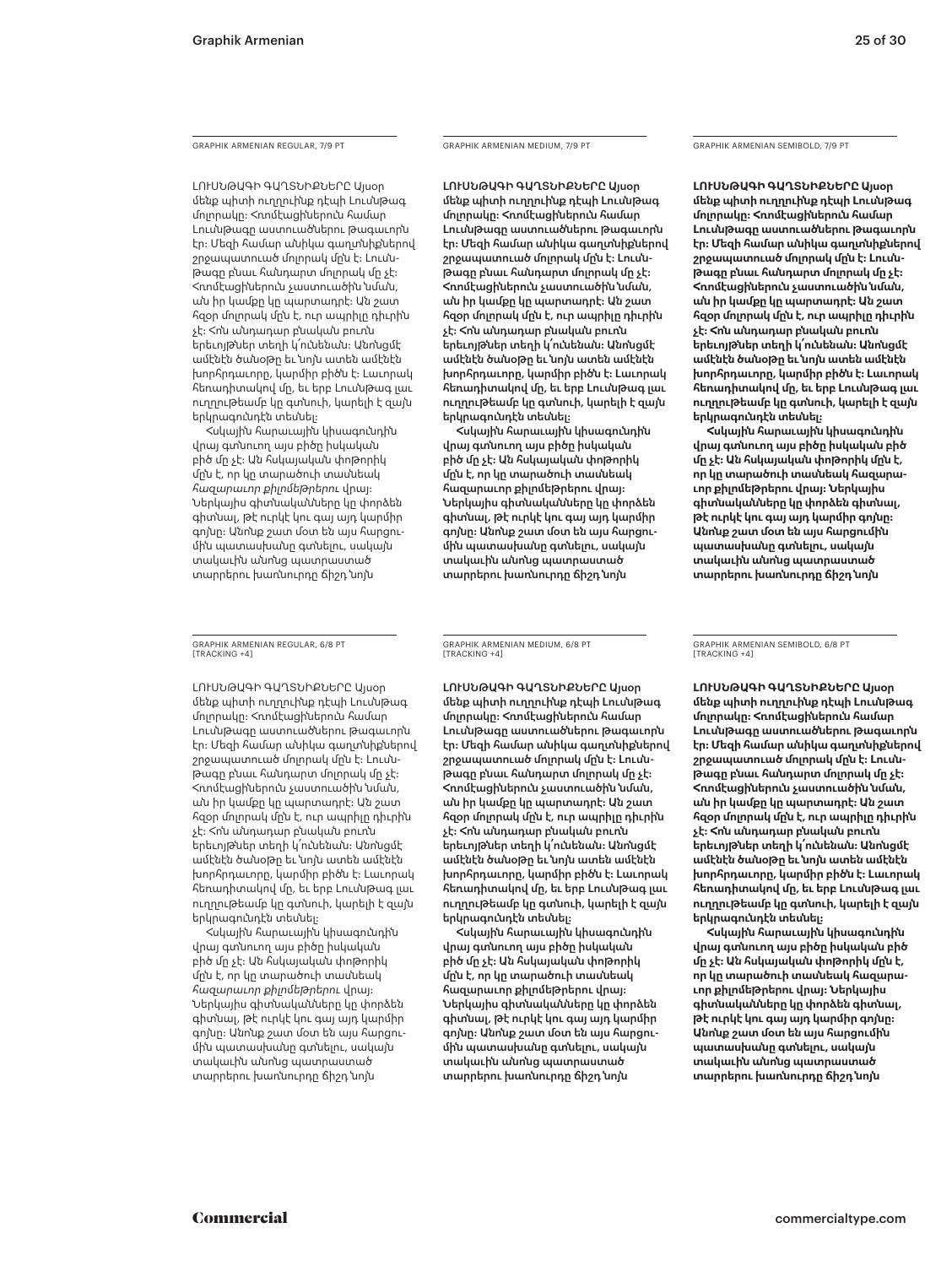GRAPHIK ARMENIAN REGULAR, 9/11 PT

Հին յոյներուն եւ հռոմէացիներուն ժամանակաշրջանին, Միջերկրական ծովը ծովահէններով լեցուն էր: Ապրանքներով լեցուն նաւերը յաճախ ծովահէններուն թիրախը կ՛ըլլային: Օրինակի համար, որոնք կը գողնան հիւսիսային Ափրիկէէն դէպի Հռոմ ուղղուող ցորենի բերքը: Ք. Ա. 75 թուականին, անոնք նոյնիսկ կ՛առեւանգեն պատանի Յուլիոս կայսրը: Անոնք վեց ամիս զայն բանտարկուած կը պահեն կղզիի մը վրայ: 16-րդ եւ 17-րդ դարերը ծովահէններուն ամէնէն բարգաւաճ շրջանն էին: Քարայիպի եւ Անթիյներու կղզիներու շրջանը (Ամերիկա) անոնց նախասիրած «խաղավայրը» կը հանդիսանար: Եւրոպացիները տակաւին նոր գտած էին Ամերիկան: Քրայիպի շրջանին մէջ անգլիական, սպանական եւ ֆրանսական նաւերը մեծ քանակով ոսկի եւ արծաթ կը փոխադրէին: Այս նաւերուն վրայ յարձակելով` ծովահէնները մեծ հարստութիւններ ձեռք կը ձգեն: Այդ ժամանակաշրջանին Կրիայի կղզին (այժմ Հայիթիի մէջ) ծովահէններու «մայրաքաղաքն» է։ Գոյութիւն ունէին նաև կին ծովահէններ: Անոնք կը հագուէին տղամարդոց

GRAPHIK ARMENIAN REGULAR, 9/13 PT

Հին յոյներուն եւ հռոմէացիներուն ժամանակաշրջանին, Միջերկրական ծովը ծովահէններով լեցուն էր: Ապրանքներով լեցուն նաւերը յաճախ ծովահէններուն թիրախը կ՛ըլլային: Օրինակի համար, որոնք կը գողնան հիւսիսային Ափրիկէէն դէպի Հռոմ ուղղուող ցորենի բերքը: Ք. Ա. 75 թուականին, անոնք նոյնիսկ կ՛առեւանգեն պատանի Յուլիոս կայսրը: Անոնք վեց ամիս զայն բանտարկուած կը պահեն կղզիի մը վրայ: 16-րդ եւ 17-րդ դարերը ծովահէններուն ամէնէն բարգաւաճ շրջանն էին: Քարայիպի եւ Անթիյներու կղզիներու շրջանը (Ամերիկա) անոնց նախասիրած «խաղավայրը» կը հանդիսանար: Եւրոպացիները տակաւին նոր գտած էին Ամերիկան: Քրայիպի շրջանին մէջ անգլիական, սպանական եւ ֆրանսական նաւերը մեծ քանակով ոսկի եւ արծաթ կը փոխադրէին: Այս նաւերուն վրայ յարձակելով` ծովահէնները մեծ հարստութիւններ GRAPHIK ARMENIAN REGULAR, 9/14 PT

Հին յոյներուն եւ հռոմէացիներուն ժամանակաշրջանին, Միջերկրական ծովը ծովահէններով լեցուն էր: Ապրանքներով լեցուն նաւերը յաճախ ծովահէններուն թիրախը կ՛ըլլային: Օրինակի համար, որոնք կը գողնան հիւսիսային Ափրիկէէն դէպի Հռոմ ուղղուող ցորենի բերքը: Ք. Ա. 75 թուականին, անոնք նոյնիսկ կ՛առեւանգեն պատանի Յուլիոս կայսրը: Անոնք վեց ամիս զայն բանտարկուած կը պահեն կղզիի մը վրայ: 16-րդ եւ 17-րդ դարերը ծովահէններուն ամէնէն բարգաւաճ շրջանն էին: Քարայիպի եւ Անթիյներու կղզիներու շրջանը (Ամերիկա) անոնց նախասիրած «խաղավայրը» կը հանդիսանար: Եւրոպացիները տակաւին նոր գտած էին Ամերիկան: Քրայիպի շրջանին մէջ անգլիական, սպանական եւ ֆրանսական նաւերը մեծ քանակով ոսկի եւ արծաթ կը փոխադրէին: Այս նաւերուն վրայ

GRAPHIK ARMENIAN REGULAR, 9/12 PT

Հին յոյներուն եւ հռոմէացիներուն ժամանակաշրջանին, Միջերկրական ծովը ծովահէններով լեցուն էր: Ապրանքներով լեցուն նաւերը յաճախ ծովահէններուն թիրախը կ՛ըլլային: Օրինակի համար, որոնք կը գողնան հիւսիսային Ափրիկէէն դէպի Հռոմ ուղղուող ցորենի բերքը: Ք. Ա. 75 թուականին, անոնք նոյնիսկ կ՛առեւանգեն պատանի Յուլիոս կայսրը: Անոնք վեց ամիս զայն բանտարկուած կը պահեն կղզիի մը վրայ։ 16-րդ և 17-րդ դարերը ծովահէններուն ամէնէն բարգաւաճ շրջանն էին: Քարայիպի եւ Անթիյներու կղզիներու շրջանը (Ամերիկա) անոնց նախասիրած «խաղավայրը» կը հանդիսանար: Եւրոպացիները տակաւին նոր գտած էին Ամերիկան: Քրայիպի շրջանին մէջ անգլիական, սպանական եւ ֆրանսական նաւերը մեծ քանակով ոսկի եւ արծաթ կը փոխադրէին: Այս նաւերուն վրայ յարձակելով` ծովահէնները մեծ հարստութիւններ ձեռք կը ձգեն: Այդ ժամանակաշրջանին Կրիայի կղզին (այժմ Հայիթիի մէջ) ծովահէններու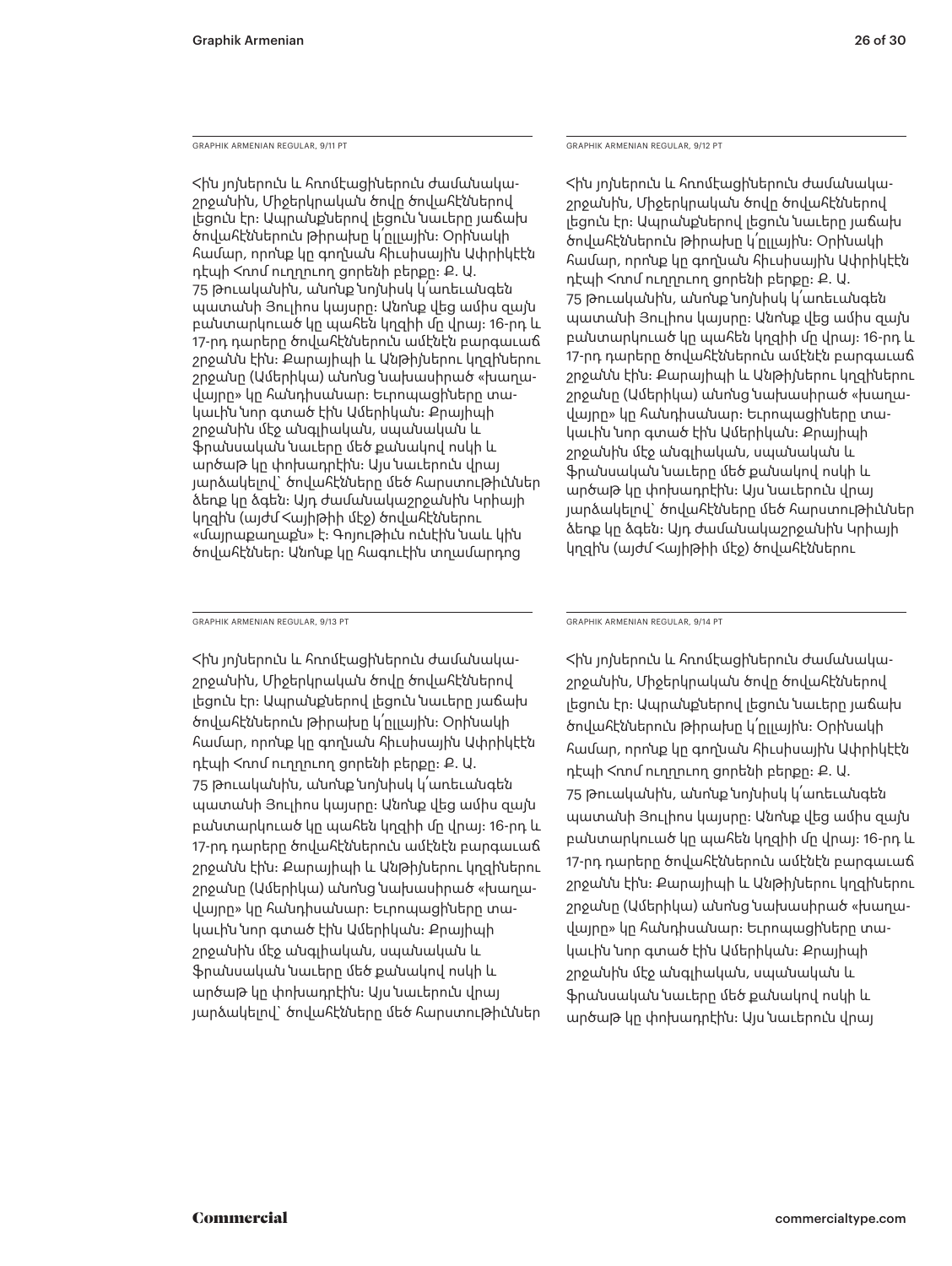| UPPERCASE                              | ႮႼႧႥႦႳჁႺႧႻჁႱჁჿႯჄჇჀჽ<br>U3`UCN? MQNUUSNSI QPO\$                                                                                |  |  |  |  |
|----------------------------------------|-------------------------------------------------------------------------------------------------------------------------------|--|--|--|--|
| LOWERCASE                              | աբգդեզէըթժիլ խծկհձղճմյ՛սշ<br>ոչպջռսվտրցւփքօֆ                                                                                  |  |  |  |  |
| UPPERCASE                              | ABCDEFGHIJKLMNOPQRSTUVWXYZ                                                                                                    |  |  |  |  |
| LOWERCASE                              | abcdefghijklmnopgrstuvwxyz                                                                                                    |  |  |  |  |
| STANDARD PUNCTUATION                   | i!¿?.,:;--—()[]{}/ \&@*""''',,,«»↔ \$•¶†‡©®®™                                                                                 |  |  |  |  |
| ARMENIAN PUNCTUATION                   | $\cdot$ $\cdot$ $\sim$ $\cdot$ $\cdot$ $\cdot$ $\cdot$ $\cdot$                                                                |  |  |  |  |
| ALL CAP PUNCTUATION                    | $i\dot{\iota}$ ---()[]{}/ \@«»<>                                                                                              |  |  |  |  |
| LIGATURES AND CONTEXTUAL<br>ALTERNATES | ff fi fl ևմնվա Մ Ն մ ն զ լ ղ շ չ ջ վ յ                                                                                        |  |  |  |  |
| PROPORTIONAL LINING<br>default figures | 9\$£€¥1234567890¢f%‰ <sup>ao#</sup> °<+=-×÷>≤≈≠±≥'"                                                                           |  |  |  |  |
| PROPORTIONAL OLDSTYLE                  | <b>֏\$£€¥1234567890</b>                                                                                                       |  |  |  |  |
| TABULAR LINING                         | 9\$£€¥1234567890¢f%‰<+=-×÷>≤≈≠≥                                                                                               |  |  |  |  |
| TABULAR OLDSTYLE                       | <b>4\$£€¥1234567890</b>                                                                                                       |  |  |  |  |
| PREBUILT FRACTIONS                     | $\frac{1}{2}$ $\frac{1}{3}$ $\frac{2}{3}$ $\frac{1}{4}$ $\frac{3}{4}$ $\frac{1}{8}$ $\frac{3}{8}$ $\frac{5}{8}$ $\frac{1}{8}$ |  |  |  |  |
| NUMERATORS &<br>DENOMINATORS           | $\text{H}^{1234567890\text{/}}_{1234567890}$                                                                                  |  |  |  |  |
| SUPERSCRIPT &<br>SUBSCRIPT             | 1234567890<br>$\Box$ 1234567890                                                                                               |  |  |  |  |
| STYLISTIC ALTERNATES                   | at ß áăâäàāąåãțťŧ                                                                                                             |  |  |  |  |
| <b>ACCENTED UPPERCASE</b>              | ÁÂÀÄÅÃĂĀĄÅÆÆÇĆČĈĊĎĐÉÊÈËĔĒĒĞĜ<br>ĢĠĦĤĺÎÌĬĬĬĴĬĨĴĶŁĹĽĻĿÑŃŇŅŊÓÔÒÖÕŐŌØ<br>ØŒŔŘŖŠŚŞŜŞÞŤŢŦÚWÛÙÜŬŰŪŲŮŨŴŴŴ<br><b>WÝŶŶŸIJŽŹŻ</b>        |  |  |  |  |
| ACCENTED LOWER CASE                    | áâàäåãããąåææçćčĉcďđéêèëěėeęǧĝģġħĥ<br>íîìïiiįĩĭĵķłĺľļŀñńňņŋóôòöõőōøǿœŕřŗßšśşŝşþť<br>ţŧúûùüŭűūųůũẃŵẁẅýŷỳÿijžźż                  |  |  |  |  |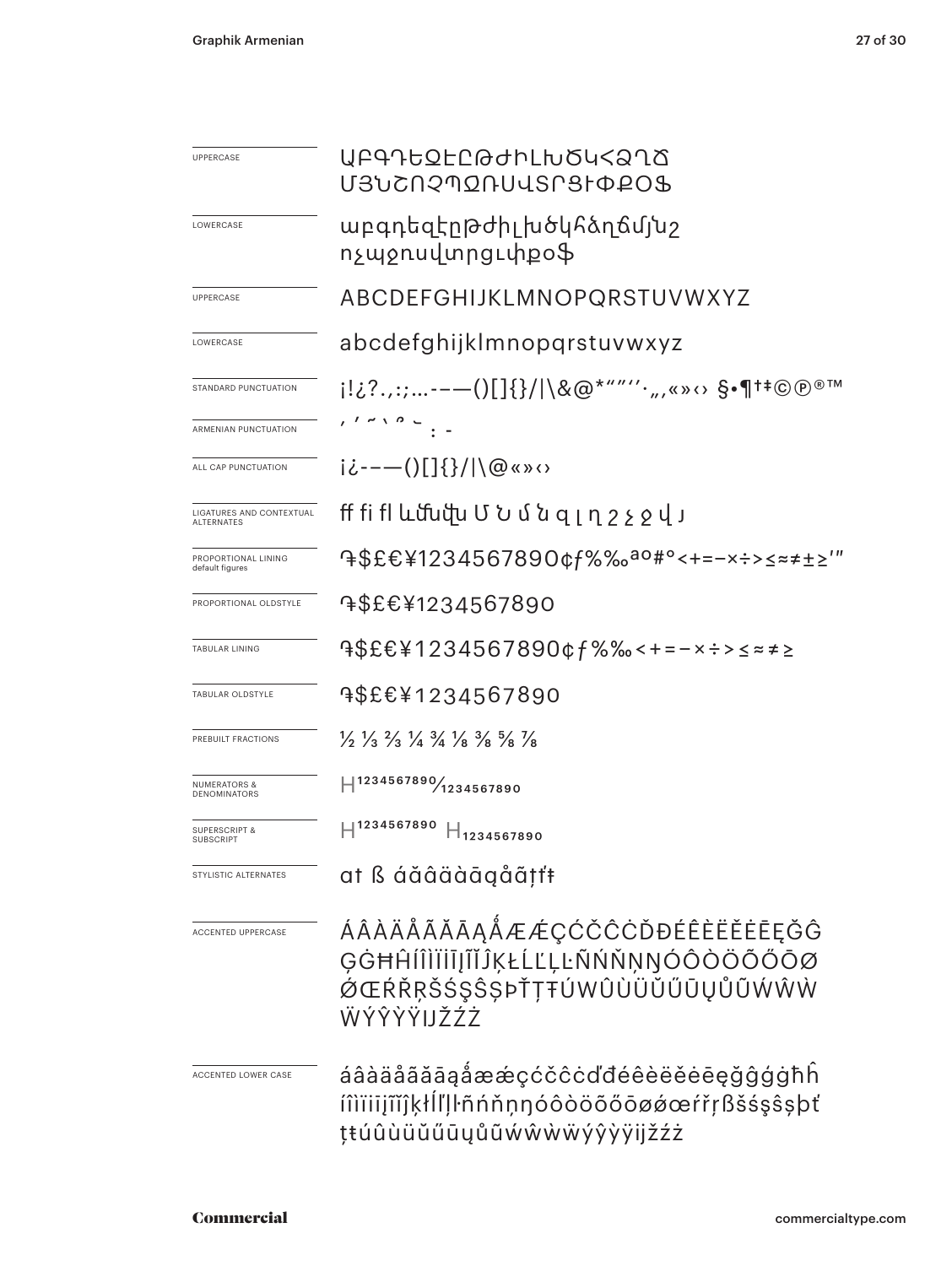| UPPERCASE                                      | <u>U3YCNSJONNASLSFOFOS</u>                                                                                                    |  |  |  |  |
|------------------------------------------------|-------------------------------------------------------------------------------------------------------------------------------|--|--|--|--|
| LOWERCASE                                      | աբգդեզէրթժիլ խծկհձղճմյնշ<br>ոչպջոսվտրցւփքօֆ                                                                                   |  |  |  |  |
| <b>UPPERCASE</b>                               | ABCDEFGHIJKLMNOPQRSTUVWXYZ                                                                                                    |  |  |  |  |
| LOWERCASE                                      | abcdefghijklmnopqrstuvwxyz                                                                                                    |  |  |  |  |
| STANDARD PUNCTUATION                           | $i!i$ ?.,:;---()[]{}/ \&@*""'',,,«» $\circ$ §•¶t‡©@®™                                                                         |  |  |  |  |
| ARMENIAN PUNCTUATION                           | $\frac{1}{1}$ $\frac{1}{1}$ $\frac{1}{1}$ $\frac{1}{1}$ $\frac{1}{1}$ $\frac{1}{1}$ $\frac{1}{1}$ $\frac{1}{1}$               |  |  |  |  |
| ALL CAP PUNCTUATION                            | $i\dot{\zeta}$ ---()[]{}/ \@«»<>                                                                                              |  |  |  |  |
| LIGATURES AND CONTEXTUAL<br><b>ALTERNATES</b>  | ff fi fl ևմնմխ Մ Ն մ ն զ լ դ շ չ ջ վ յ                                                                                        |  |  |  |  |
| PROPORTIONAL LINING<br>default figures         | 9\$£€¥1234567890¢f%‰ <sup>ao#</sup> °<+=-×÷>≤≈≠±≥′″                                                                           |  |  |  |  |
| PROPORTIONAL OLDSTYLE                          | <sup>7</sup> \$£€¥1234567890                                                                                                  |  |  |  |  |
| <b>TABULAR LINING</b>                          | $4$ \$£€¥1234567890¢f%‰<+=-×÷>≤≈≠≥                                                                                            |  |  |  |  |
| TABULAR OLDSTYLE                               | <sup>4\$£€¥1234567890</sup>                                                                                                   |  |  |  |  |
| PREBUILT FRACTIONS                             | $\frac{1}{2}$ $\frac{1}{3}$ $\frac{2}{3}$ $\frac{1}{4}$ $\frac{3}{4}$ $\frac{1}{8}$ $\frac{3}{8}$ $\frac{5}{8}$ $\frac{7}{8}$ |  |  |  |  |
| <b>NUMERATORS &amp;</b><br><b>DENOMINATORS</b> | $H^{1234567890}$ 1234567890                                                                                                   |  |  |  |  |
| <b>SUPERSCRIPT &amp;</b><br><b>SUBSCRIPT</b>   | $H^{1234567890}$<br>$H_{1234567890}$                                                                                          |  |  |  |  |
| STYLISTIC ALTERNATES                           | at ß áăâäàāąåãțťŧ                                                                                                             |  |  |  |  |
| <b>ACCENTED UPPERCASE</b>                      | ÁÂÀÄÅÃĂĀĄÅÆÆÇĆČĈĊĎĐÉÊÈËĔĒĘĞĜ<br>GĠĦĤĺÎÌÏĬĨĴĨĬĴĶŁĹĽĻĿÑŃŇŅŊÓÔÒÖÕŐŌØ<br>ØŒŔŘŖŠŚŞŜŞÞŤŢŦÚWÛÙÜŬŰŪŲŮŨŴŴŴŴ<br>ÝŶŶŸIJŽŹŻ               |  |  |  |  |
| ACCENTED LOWER CASE                            | áâàäåãããąåææçćčĉċďđéêèëĕēegǧĝģġħĥí<br>îìïiijĩĭĵķłĺľḷŀñńňṇŋóôòöõőōøǿœŕřṛßšśşŝṣþťṭ<br>ŧúûùüŭűūųůũẃŵẁẅýŷỳÿijžźż                  |  |  |  |  |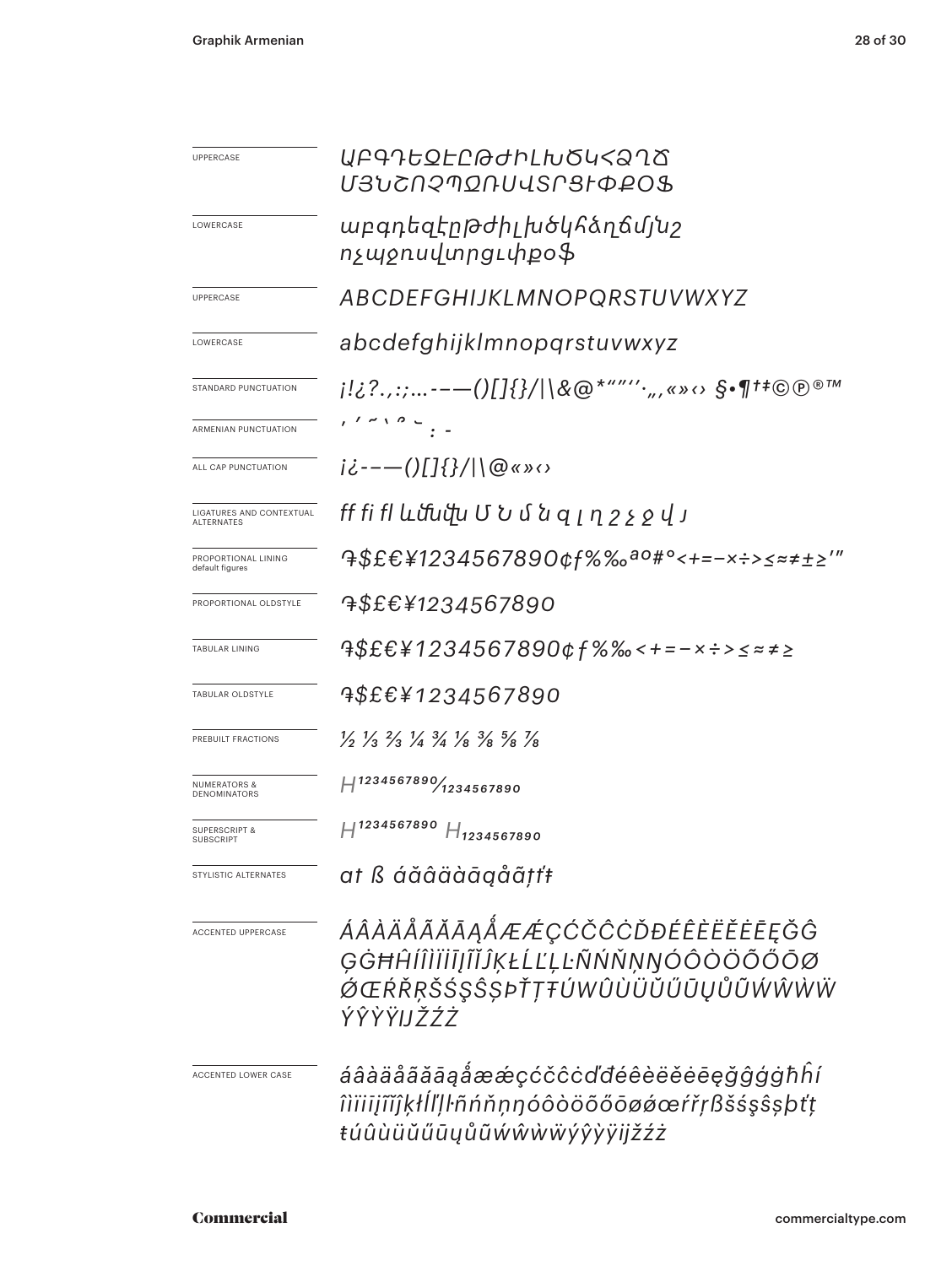| <b>OPENTYPE FEATURES</b>                              | <b>DEACTIVATED</b>                 |                                  |                                                 | <b>ACTIVATED</b>                 |  |
|-------------------------------------------------------|------------------------------------|----------------------------------|-------------------------------------------------|----------------------------------|--|
| <b>FAMILY WIDE</b>                                    |                                    |                                  |                                                 |                                  |  |
| ALL CAPS<br>opens up spacing, moves<br>punctuation up | Fish & 'Chips' for £24.65?         |                                  | FISH & 'CHIPS' FOR £24.65?                      |                                  |  |
| PROPORTIONAL LINING<br>default figures                | Sale Price:<br>Originally:         | \$3,460 71,895<br>\$7,031 £9,215 | Sale Price:<br>Originally:                      | \$3,460 91,895<br>\$7,031 £9,215 |  |
| PROPORTIONAL OLDSTYLE                                 | Sale Price:<br>Originally:         | \$3,460 91,895<br>\$7,031 £9,215 | Sale Price:<br>Originally:                      | \$3,460 71,895<br>\$7,031 £9,215 |  |
| <b>TABULAR LINING</b>                                 | Sale Price:<br>Originally:         | \$3,460 91,895<br>\$7,031 £9,215 | Sale Price:<br>Originally:                      | \$3,460 91,895<br>\$7,031 £9,215 |  |
| TABULAR OLDSTYLE                                      | Sale Price:<br>Originally:         | \$3,460 71,895<br>\$7,031 £9,215 | Sale Price:<br>Originally:                      | \$3,460 91,895<br>\$7,031 £9,215 |  |
| <b>FRACTIONS</b><br>ignores numeric date format       | 21/03/10 and 21/18 460/920         |                                  | 21/03/10 and 21/ <sub>8</sub> 46% <sub>20</sub> |                                  |  |
| SUPERSCRIPT/SUPERIOR                                  | $x158 + y23 \times z18 - a4260$    |                                  | $x^{158} + y^{23} \times z^{18} - a^{4260}$     |                                  |  |
| SUBSCRIPT/INFERIOR                                    | $x158 \div y23 \times z18 - a4260$ |                                  | $X_{158} \div Y_{23} \times Z_{18} - A_{4260}$  |                                  |  |
| <b>DENOMINATOR</b><br>for making arbitrary fractions  |                                    | 0123456789 0123456789            |                                                 | 0123456789 0123456789            |  |
| NUMERATOR<br>for making arbitrary fractions           | 0123456789 0123456789              |                                  | 0123456789 0123456789                           |                                  |  |
| LANGUAGE FEATURE<br>Română (Romanian) s accent        | INSUȘI conștiința științifice      |                                  | INSUȘI conștiința științifice                   |                                  |  |
| <b>OPENTYPE FEATURES</b><br><b>ROMAN &amp; ITALIC</b> | <b>DEACTIVATED</b>                 |                                  | <b>ACTIVATED</b>                                |                                  |  |
| STYLISTIC SET 01<br>alternate a                       | Natural availability gelatines     |                                  | Natural availability gelatines                  |                                  |  |
| STYLISTIC SET 02<br>alternate t                       | Natural availability gelatines     |                                  | Natural availability gelatines                  |                                  |  |
| STYLISTIC SET 03<br>alternate ß                       | Schriftgießerei größter außen      |                                  | Schriftgießerei größter außen                   |                                  |  |
| STYLISTIC ALTERNATES<br>Illustrator/Photoshop         | Natural availability größerer      |                                  | Natural availability größerer                   |                                  |  |
| <b>DISCRETIONARY LIGATURES</b>                        | Գինովներու մնան եւ                 |                                  | Գինովսերու մնան և                               |                                  |  |
| CONTEXTUAL ALTERNATES                                 | ՄՆԱՑ մինակ բեմն լյան ազի           |                                  | ՄՆԱՑ մինակ բեմն լյան ազի                        |                                  |  |
| <b>REQUIRED LIGATURES</b>                             | Ո՛սց ի՞նչ ի՛նչո՞ւ համար            |                                  | Ո՛նց ի՛նչ ի՛նչո՞ւ համար                         |                                  |  |
|                                                       |                                    |                                  |                                                 |                                  |  |
|                                                       |                                    |                                  |                                                 |                                  |  |

## Commercial commercialtype.com